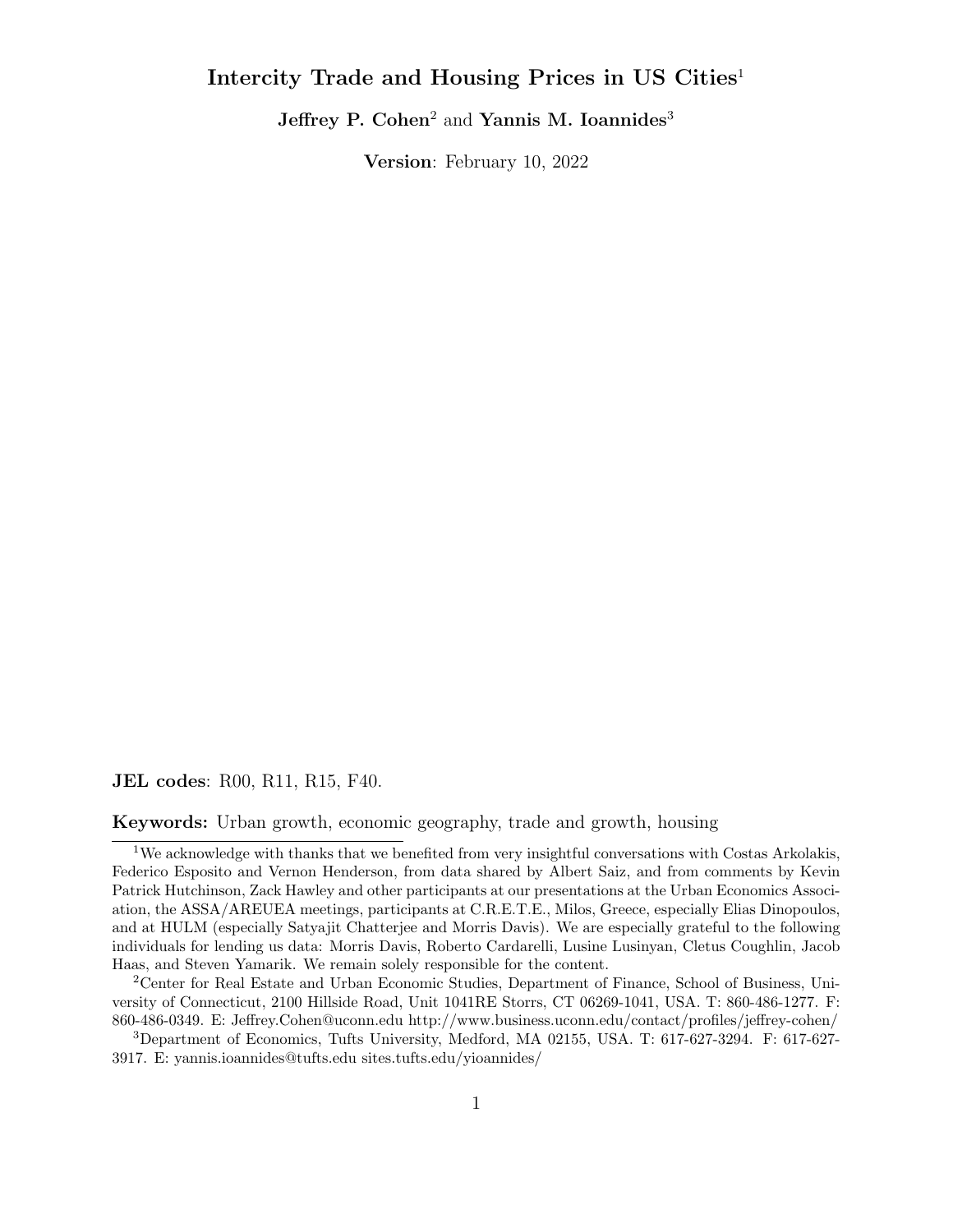## **Intercity Trade and Housing Prices in US Cities**

**Jeffrey P. Cohen and Yannis M. Ioannides**

#### **Abstract**

Urban models often examine the consequences of domestic trade for city structure. We consider how GDP growth impacts Metropolitan Statistical Area (MSA) housing price growth, while allowing for iceberg shipping costs. We develop a theoretical model of spatial equilibrium among cities where there is capital mobility between them and explore its empirical predictions. Using instrumental variables (IV), and a unique set of instruments including time-varying MSA-level military contract awards, we identify city-level GDP growth impacts on city house price growth. This equation follows from imposing spatial equilibrium across cities. In general, our empirical estimation results confirm the signs of the relationships predicted by the theory, i.e., greater GDP growth in a city leads to higher house prices. Our theoretical approach, synthesis of MSA-level data, and empirical analysis are novel.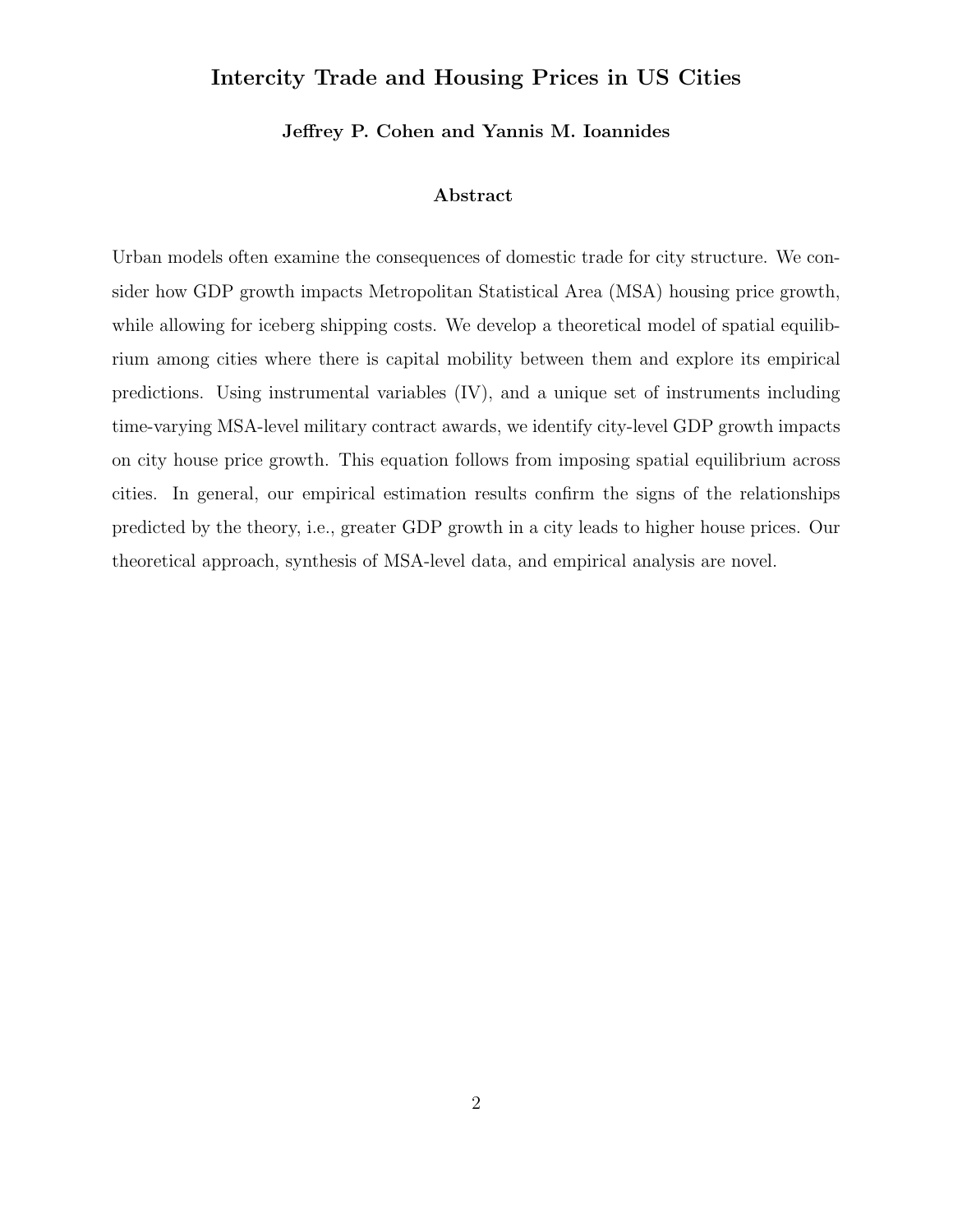# **1 Introduction**

Cities are vibrant hubs of economic activity and culture. They host a large and indeed ever increasing share of population. For a city to function its economy must provide nontradeable goods and services, which are required for each city's survival. Cities also typically produce tradeable goods, which are exported to the rest of the economy, thus allowing their economies to import goods that are consumed by their population and industries. Urban economic activity provides employment and is accommodated by each city's real estate sector. Real estate encompasses housing and non-housing structures. Housing prices and rents are key determinants of the cost of urban production and urban living. Urban economies are profoundly open to domestic competition.

Research on housing markets and prices typically looks either at the housing market alone, or at the housing and labor markets jointly. Other research on international trade, such as Autor, Dorn, and Hanson (2013), considers the relationship between trade and the labor markets. Our research reported here is motivated by a literature that links local housing markets and trade. It innovates by bringing into the analysis some additional but lesser known sources of data, which are critical for understanding urban economies as open economies. One is the Bureau of Economic Analysis (BEA) data on MSA GDP, which starts in 2002 and is reported annually for 381 US MSAs.<sup>4</sup> A second source is little known data on federal military procurement contracts awarded to individual establishments, and the location of work performance. We roll up each establishments' zip codes to the MSA level in order to obtain an estimate of the value of MSA-level military contract work. We use the growth in these MSA-level military contracts, and the level of these military contracts, as instruments for GDP growth and GDP, respectively. While Nakamura and Steinsson (2014) use national-level and state-level military procurement data as an instrument, our development of an MSA-level approach for estimating military procurement values is completely novel.

Finally, we utilize the Donaldson and Hornbeck (2016) market access approach to develop

<sup>4</sup>http://www.bea.gov/newsreleases/regional/gdp metro/gdp metro newsrelease.htm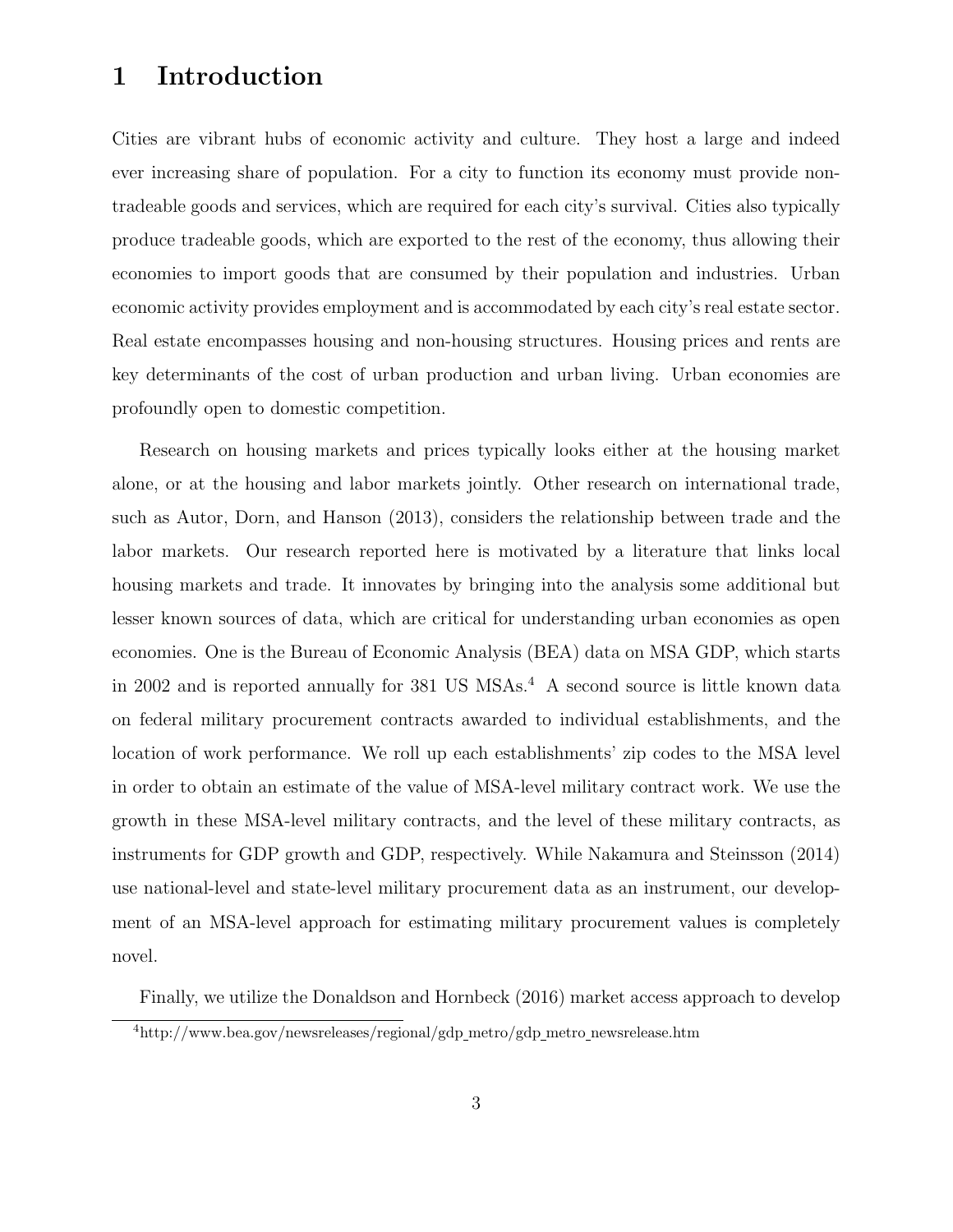estimates of city-level goods prices that depend on distances between U.S. cities. Our empirical results confirm our theoretical model's prediction of a positive relationship between house price growth and GDP growth at the MSA level.

To the best of our knowledge, the paper's approach is innovative; we are unaware of any previous research that synthesizes the city-level housing price data with the Donaldson and Hornbeck market access approach, along with the unique city-level military contracts instrument that we have developed.

The remainder of this paper is organized as follows. We first develop a theoretical model of spatial equilibrium with multiple city types. This model predicts that there are structural differences across cities of different types in the determination of how GDP growth affects the growth of city-level house prices. The empirical implications of spatial equilibrium have been tested before when analyzing interactions among US cities [c.f. Glaeser *et al.* (2014)], yet the possibility of structural differences across US cities has not been analyzed. In this regard, we then describe the data and discuss our empirical results. We conclude with some overall discussion and suggestions for future research.

## **2 Literature Review**

There is relatively little literature that emphasizes empirically the structural implication of intercity trade, city output, and house price growth. Much of it pertains to either city trade or house prices, but less focus has centered on both together with gross domestic product.

Several applications have been published of approaches to estimate the external shocks to a city's economy, which is traced back to an exports price index first developed by Pennington-Cross (1997). But much of the related literature pertains to international trade rather than intercity trade. Other subsequent applications include Hollar (2011), which is a study on central cities and suburbs; Larson (2013), which considers housing and labor markets in growing versus declining cities; and Carruthers *et al.* (2006) on convergence. Most of these papers use a similar earlier data set on exports from the 1990s from the International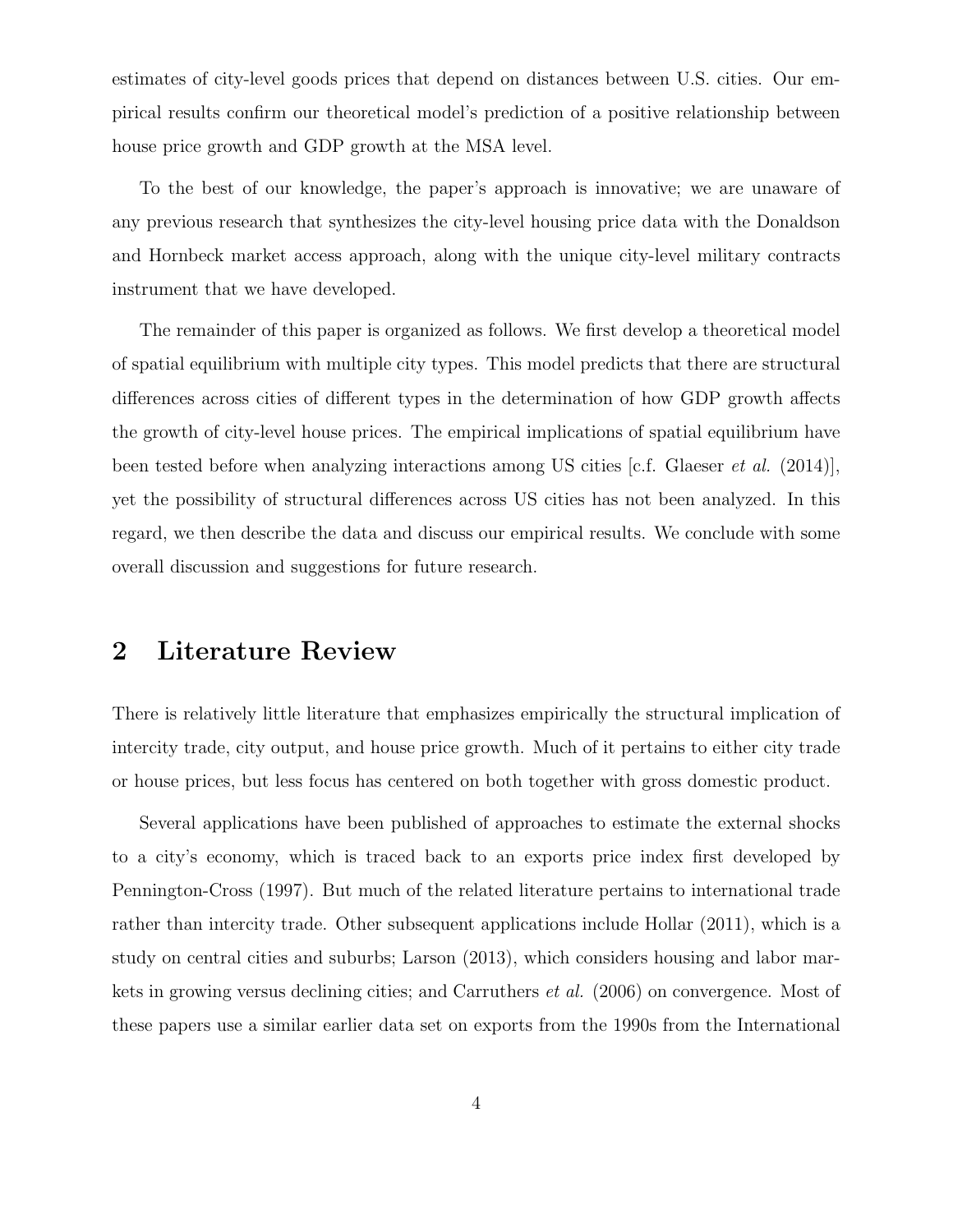Trade Agency (ITA), which was discontinued prior to 2000. <sup>5</sup>

A second but smaller strand of literature uses actual export quantities as control variables, with the exports data being the central focus of the paper for only some of these industries. For others they are not the primary focus of the papers (they are merely used as controls). These include Lewandowski (1998), which considers economies of scale of exports in MSAs. <sup>6</sup> Ferris and Riker (2015) study the relationships between exports and wages, using a more recent data set on exports, but focus on measurement and data construction aspects. Braymen *et al.* (2011) examine R&D and exports, using a somewhat limited, firm level database on exports from the Kauffman Foundation, and control for R&D activity in the metro area. Vachon and Wallace (2013) use the exports data to assess how globalization affects unionization in 191 MSAs.

A more recent paper by Li (2017) uses a rudimentary empirical analysis to motivate a theoretical model and simulations for US cities that describes the relationship between house prices and comparative advantage. The theory is the primary focus of that paper. Our understanding of export-oriented cities would benefit from further analytical and empirical attention, together with fewer limitations of some of the other exports data sources. This is in view of the sparseness of published research integrating theoretical underpinnings with rigorous empirical modelling on house prices, GDP, and mobility of goods and residents at the MSA level.

Rosen (1979) and Roback (1982) develop models that have been more recently used to describe spatial equilibrium in housing markets, as in Glaeser *et al.* (2014). The spatial equilibrium approach typically assumes perfect labor mobility and fixed land. Spatial equilibrium within each city implies that land rent is function of distance to the city center, and transport costs within the city.<sup>7</sup>

<sup>&</sup>lt;sup>5</sup>A new exports data set has been released by the ITA beginning in 2005, although one drawback of that data source is that it is based on origin of shipments rather than origin of production.

<sup>6</sup>Lewandowski (1998) uses the earlier exports data set from the ITA.

<sup>7</sup>The spatial equilibrium condition, which expresses arbitrage, turns out to have major implications for urban growth equations in the context of economic integration. These consequences have been emphasized recently by Hsieh and Moretti (2017). They show empirically that spatial equilibrium introduces dependence among city growth rates, which makes the contribution of a particular city to aggregate growth differ significantly from what one might naively infer from the growth of the city's GDP by means of a standard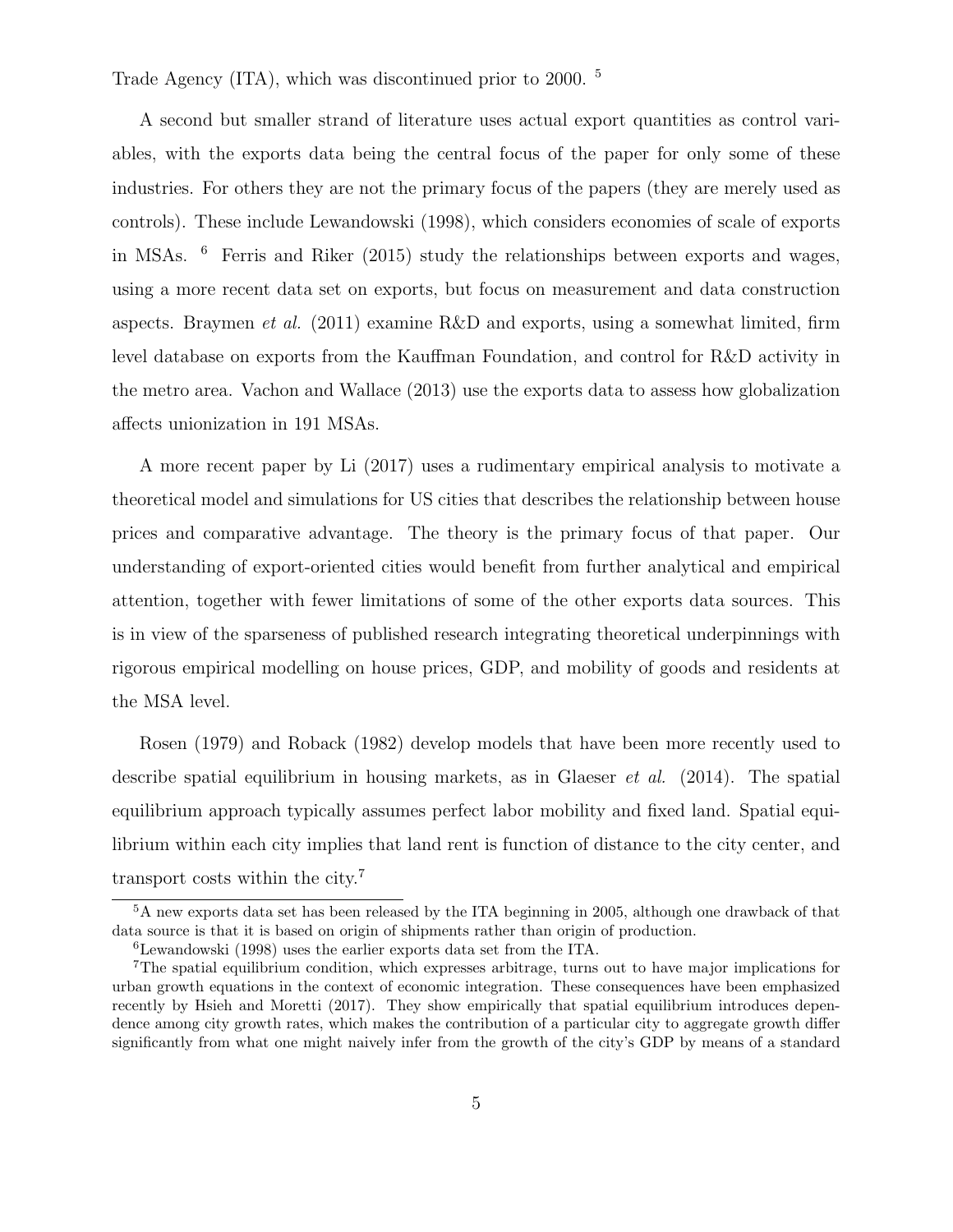In the real world, cities are not autarkic and typically interact with others. Desmet and Rossi-Hansberg (2015), and Ioannides (2013) develop standard approaches for modeling interactions among systems of cities, relying on the notion of spatial equilibrium.<sup>8</sup> Duranton and Puga (2014) offer a comprehensive treatment of growth in a system of cities that also links theoretical predictions with empirical specifications.

In spatial equilibrium models, estimating intercity shipping costs has become an issue of focus. The Donaldson and Hornbeck (2016) pioneering work in this area uses intercity distances to proxy for shipping costs. There has been a large growth in research in this area subsequently, including Jedwab and Storeygard (2020) among others.

Recent attention has focused on the context of housing and market access. The concept of access to highway and/or road infrastructure has been explored in a number of studies after Donaldson and Hornbeck (2016). In this large follow-up literature on access, highway access for a given residential property is defined as the drive time from that property to the nearest highway exit, with the implication that the highway provides access to various employment and goods markets. In the European context, Hoogendoorn*et al.* (2019) consider a new highway tunnel that was opened in 2003 in the Netherlands, and how access by road associated with the tunnel impacted house prices. They consider housing accessibility

growth-accounting exercise. They show that the divergence can be dramatic. E.g., despite some of the strongest rate of local growth, New York, San Francisco and San Jose were only responsible for a small fraction of U.S. growth during the study period. By contrast, almost half of aggregate US growth was driven by growth of cities in the South. This divergence is due to the fact that spatial equilibrium imposes restrictions on city-specific TFP growth rates. Future work might condsider both international and intercity trade in the Hsieh and Moretti (2017) context.

<sup>&</sup>lt;sup>8</sup>In a related literature originating with Henderson (1974), city types differ according to the number and types of final goods produced, or whether or not they produce only intermediate goods and import all final goods. Ioannides (2013), Chapter 7, develops a variety of rich urban structures in a static context and *ibid.,* Chapter 9, in a dynamic one. Both approaches impose intracity and intercity spatial equilibrium. In the case of the static model, manufactured goods may be either produced locally or imported from other cities. Manufactured goods are produced using raw labor and intermediate goods interpreted as specialized labor, which are themselves produced from raw labor, using increasing returns to scale (IRS) technologies. In the case of the dynamic model, manufactured goods are produced using raw labor and intermediate goods interpreted as specialized labor, which are themselves produced from raw labor, using IRS technologies, and physical capital. In either case, those goods are combined locally to produce a final good that may be used for either consumption or investment. Urban functional specialization, rather than sectoral, as articulated by Duranton and Puga (2005), also leads to structural differences. In other words, certain economic functions, like management, research and development and corporate headquarters may be located in different places than manufacturing. With industrial specialization and diversification being important features of urbanized economies, cyclical patterns in urban output differ across cities, and so do patterns in the variations of employment and unemployment [Rappaport (2012); Proulx (2013)].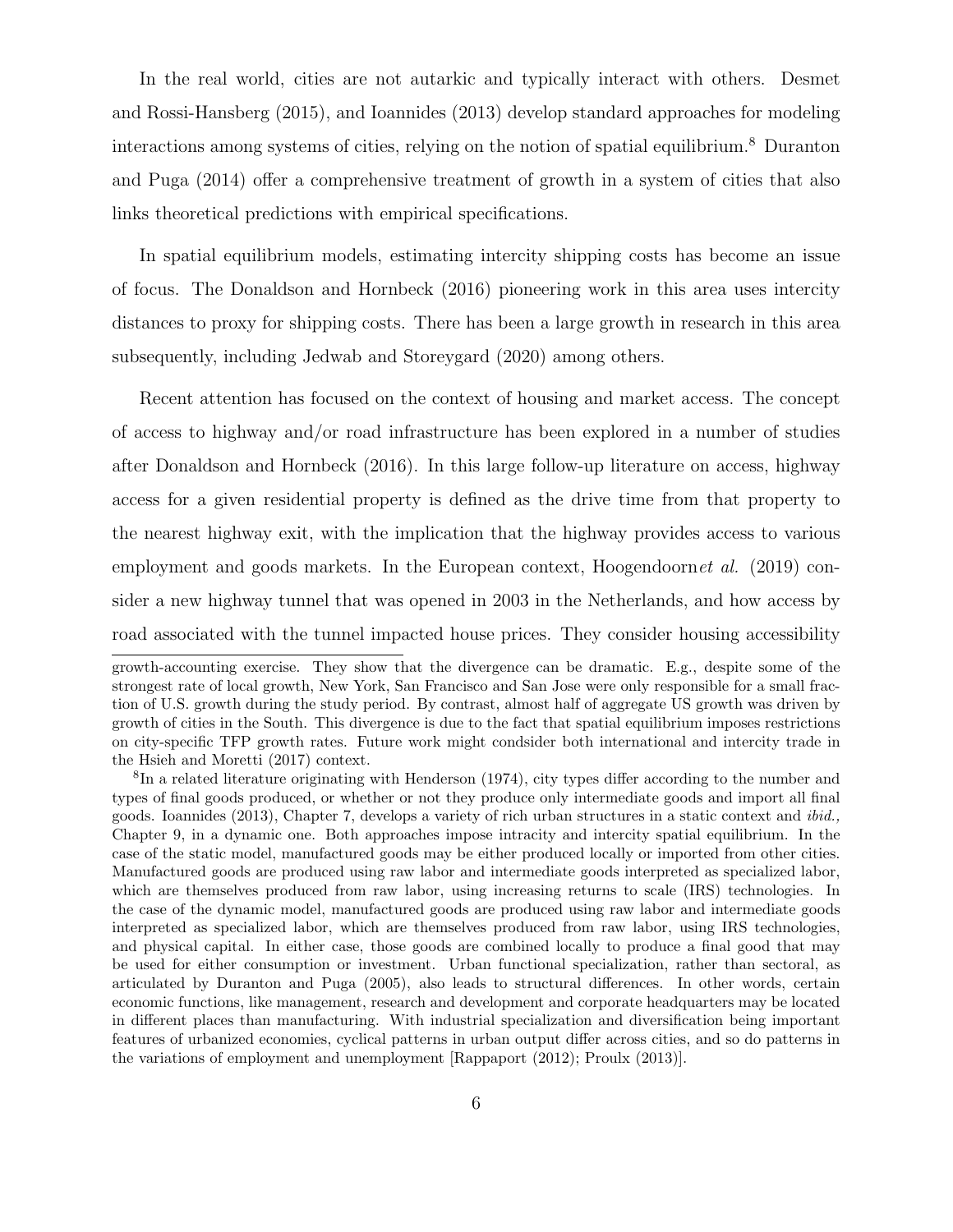to a highway improvement in terms of travel time savings, along with a variety of distance decay functions, and find an access elasticity of 0.8. Their access index definition is based on a function of travel time by car to a particular destination and the number of employment opportunities available at that destination. House prices are significantly impacted by better access. Using a difference-in-differences estimation approach, Levkovich*et al.* (2016) study the house price impacts of new highways in the Netherlands. Levkovich*et al.* (2016) also develop an access index, based on the population density at various locations, and find that the elasticity of house prices with respect to access is roughly 1.76. In other words, improved market access has a greater than proportional increase in house prices.

While these two house price studies (which are based on hedonic modelling) focus on market access at a more micro level, similar attention can be centered around MSA-level market access measures and how they might relate to city-wide housing price growth. In our context, we use the inverse distance function between MSA pairs (also known as iceberg shipping costs), along with level of employment and output in cities, to estimate a goods price index as in Donaldson and Hornbeck (2016). We then use this goods price index in implementation of our empirical tests of our spatial equilibrium theory that considers how MSA-level house price growth depends on other MSA-level structural factors.

In light of our goal of examining the determinants of MSA-level house price growth, another challenge is identifying the causal relationships between house price growth and GDP growth at the city level. We propose a novel instrument, which is the growth rate of MSA-level military contracts. The idea of military growth contracts as an instrument has been used in other contexts, such as Nakamura and Steinsson (2014), although their approach is to use more readily-available state-level or national-level military contracts data. They note that others have argued national-level military expenditure is exogenous to the business cycle and state-level expenditures are similarly exogenous to state-level output because the military does not engage in a build-up in response to states' business cycle conditions. We further build upon the Nakamura and Steinsson (2014) approach with our method of rolling up project-level data using zip code data of the establishments to which these federal awards were granted. Specifically, Nakamura and Steinsson (2014) interact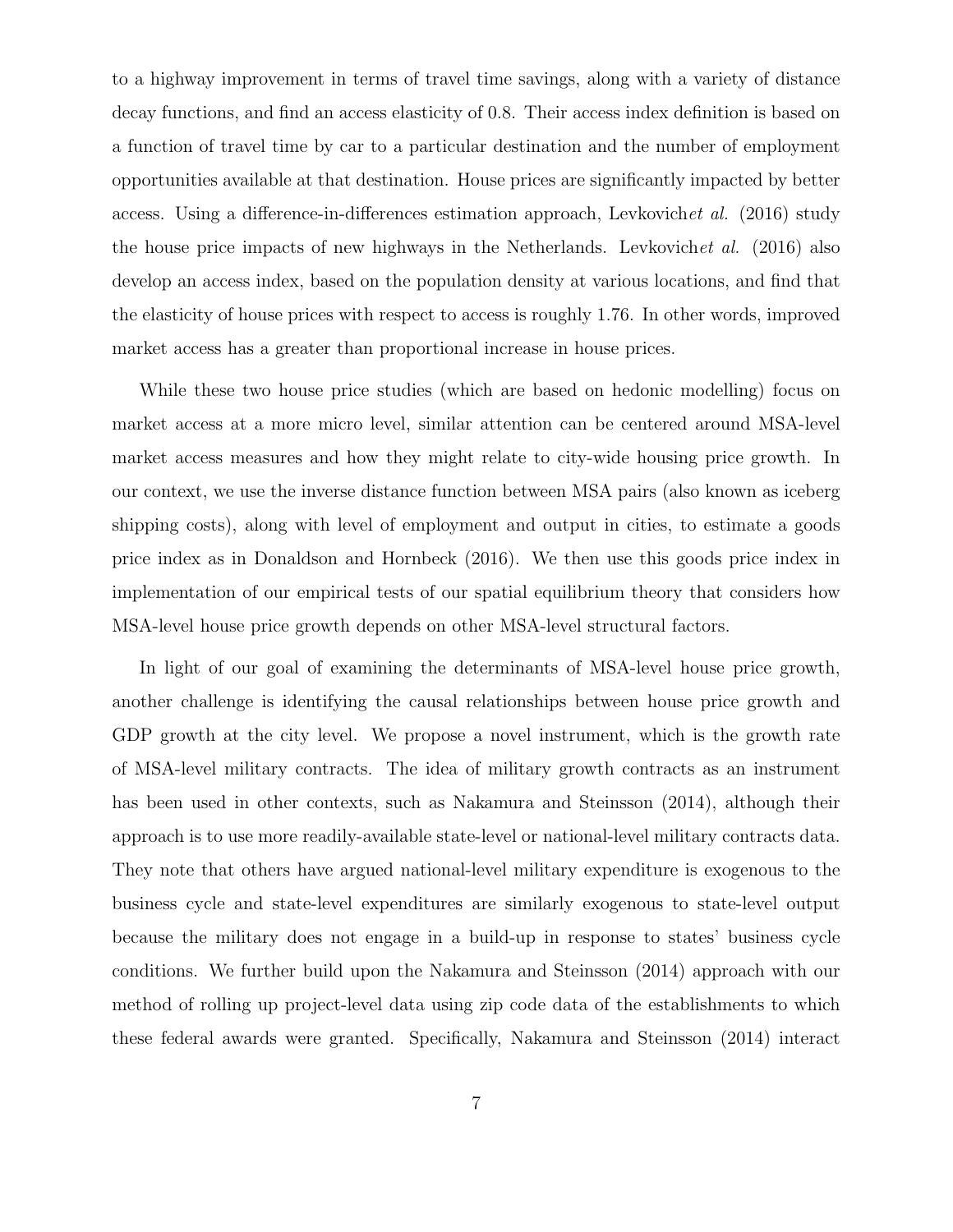national-level procurement data with state-level dummies as one approach to instrumentation for national-level GDP; and a second IV approach following the general idea of Bartik (1991), with which Nakamura and Steinsson (2014) scale national spending for each state by the ratio of state-level military spending at a point in time to the state's average output in the first 5 years of their sample. Our problem is more complex with several endogenous variables and multiple instruments, but our MSA-level estimates of military expenditures allow for a MSA-level GDP instrument that has not (to our knowledge) been previously explored.

## **3 Intercity Trade and the Housing Market**

Drawing on standard approaches for modeling interactions among systems of cities [ Desmet and Rossi-Hansberg (2015); Ioannides (2013) ], the present paper describes an economy as being made up of cities of different types. Types differ according to the number and types of final goods produced, or whether or not they produce only intermediate goods and import all final goods. This literature originated by Henderson (1974). The present paper draws from Ioannides (2013), Chapter 7, which develops a variety of rich urban structures in a static context and *ibid.,* Chapter 9, in a dynamic one. Both approaches impose intracity and intercity spatial equilibrium. In the case of the static model, manufactured goods may be either produced locally or imported from other cities. Manufactured goods are produced using raw labor and intermediate goods interpreted as specialized labor, which are themselves produced from raw labor, using increasing returns to scale (IRS) technologies. In the case of the dynamic model, manufactured goods are produced using raw labor and intermediate goods interpreted as specialized labor, which are themselves produced from raw labor, using IRS technologies, and physical capital. In either case, those goods are combined locally to produce a final good that may be used for either consumption or investment. Urban functional specialization, rather than sectoral, as articulated by Duranton and Puga (2005), also leads to structural differences. In other words, certain economic functions, like management, research and development and corporate headquarters may be located in different places than manufacturing. With industrial specialization and diversification being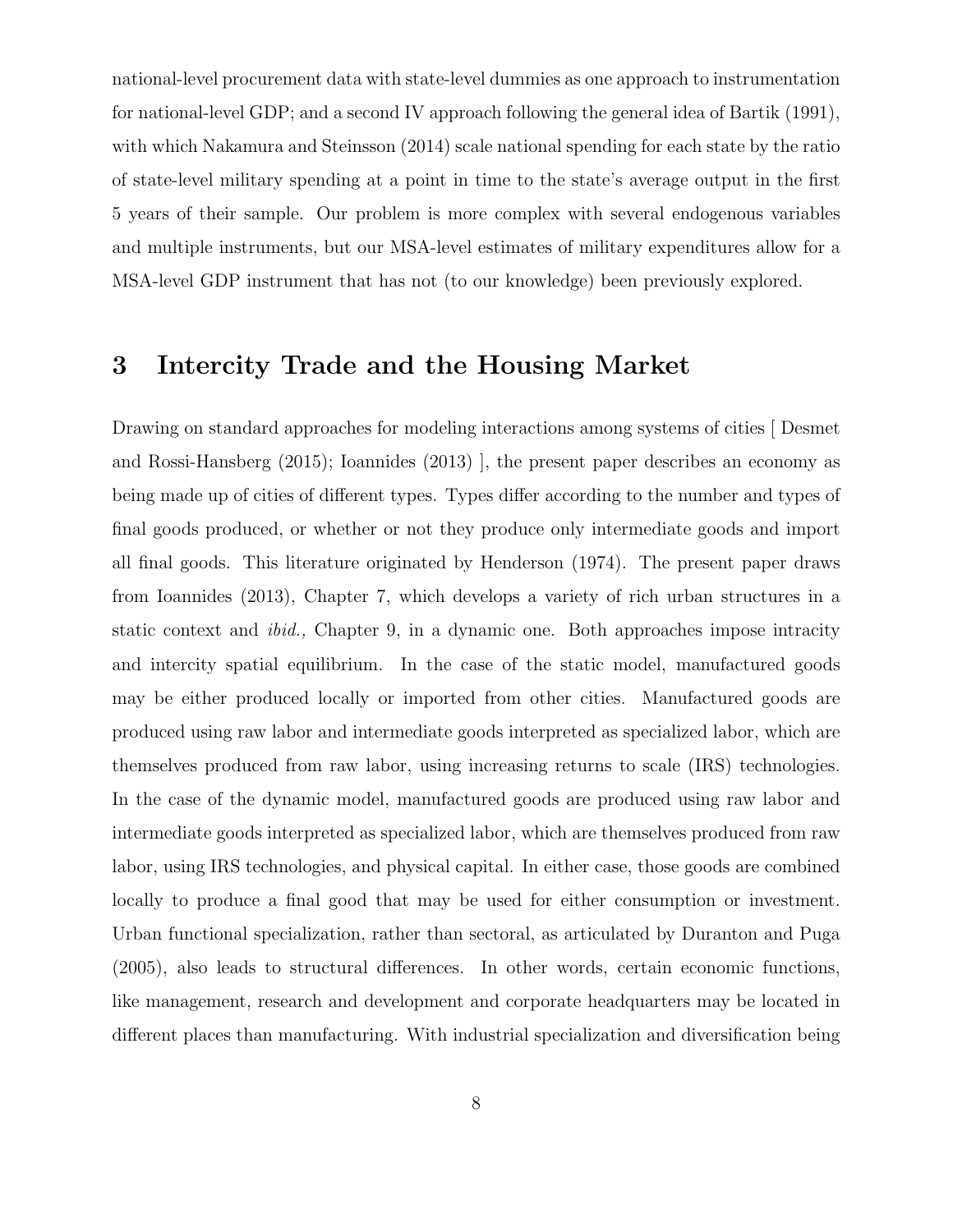important features of urbanized economies, cyclical patterns in urban output differ across cities, and so do patterns in the variations of employment and unemployment [Rappaport (2012); Proulx (2013)].

## **3.1 A Model of Urban Economic Integration and Specialization**

The exposition that follows extends the main model in Ioannides (2013), Chapter 9, in order to allow for housing.<sup>9</sup> It is a dynamic model that allows for differences across cities of local congestion parameters  $\kappa_i$ . It assumes that individuals are free to move within and across cities, that is, spatial equilibrium is imposed in terms of individuals' lifetime utilities. This implies in turn conditions on intercity housing price and income growth patterns. The paper also assumes perfect capital mobility, which implies that nominal returns are equalized across all cities. Indeed, this assumption has a major implication, namely that the growth process in all cities depend on national physical capital accumulation.

This section aims at obtaining a more general expression for spatial equilibrium and its implications for the growth rate of the price of housing (that is of land, in our case).<sup>10</sup>

A number of individuals  $\bar{N}_t$  are born every period and live for two periods. The economy has the demographic structure of the overlapping generations model, the workhorse of modern macroeconomics. We assume that individuals born at time *t* work when young, consume nonhousing and rental housing out of their their labor income net of their savings,  $(C_{1t}, G_{1t})$ , and consume again when they are old,  $(C_{2t+1}, G_{2,t+1})$  respectively, out of their total resources. They leave no bequests. We assume Cobb-Douglas preferences over firstand second-period consumption for the typical individual,

$$
U_t = S^* [C_{1t}^{1-\beta} G_{1t}^{\beta}]^{1-S} [C_{2t+1}^{1-\beta} G_{2,t+1}^{\beta}]^S, \ 0 < S < 1,\tag{1}
$$

where  $S^* \equiv [S^{1-\beta} \beta^{\beta}]^{-S}[(1-S)^{1-\beta} \beta^{\beta}]^{-(1-S)}$ , and parameter S satisfies  $0 < S < 1$ . Note that

<sup>9</sup>This main model of Ioannides, Ch. 9, constitutes an original adaptation of Ventura (2005)'s model of global growth to the urban structure of a national economy by building on key features of Ioannides (2013), Ch. 7.

 $10$ An extension of the model for the case of international trade is pursued in an appendix.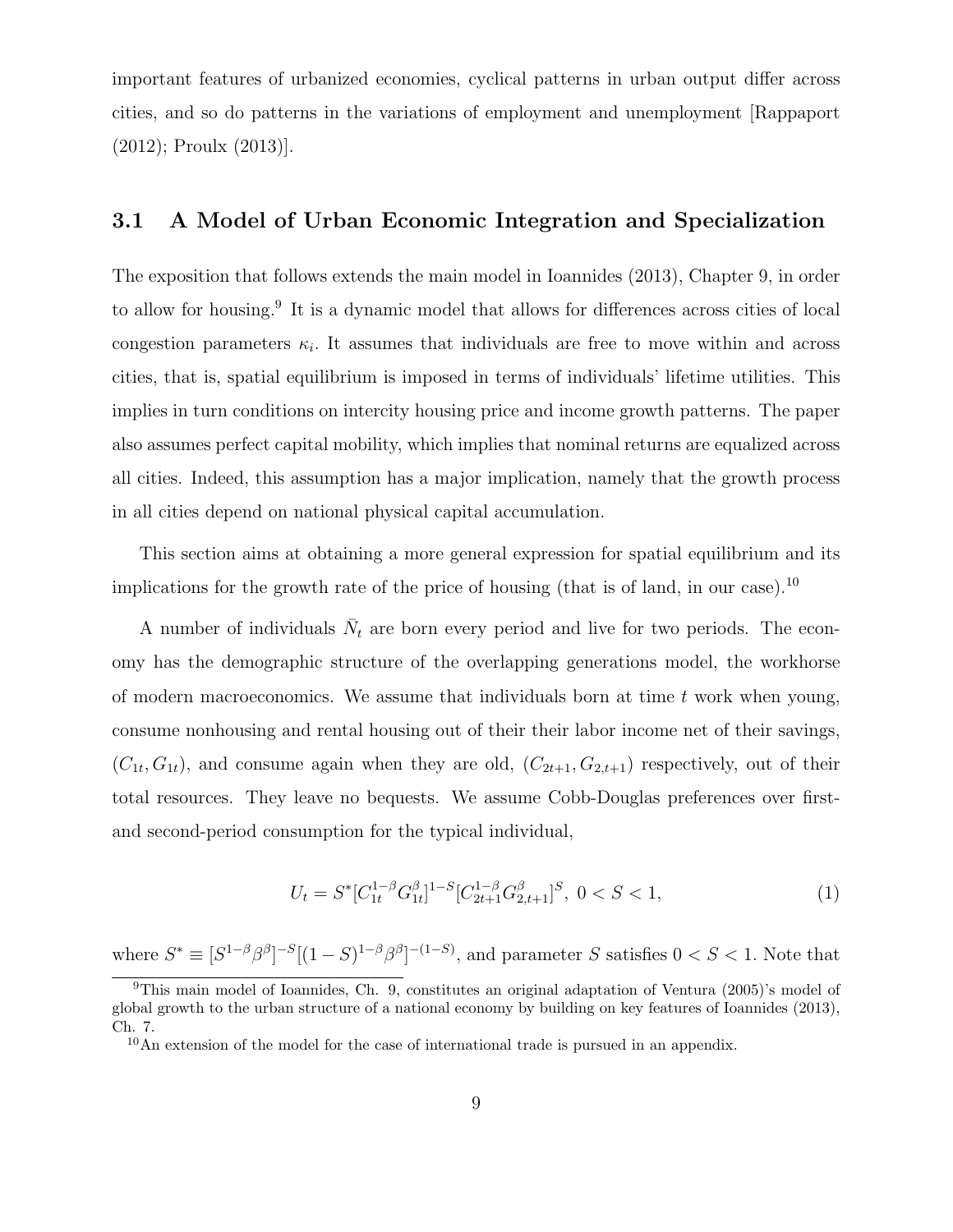this formulation subsumes time preference, as it is not critical for our analysis.<sup>11</sup>

Labor, net of commuting time, supplied by the young generation in a particular city at *t* is given by

$$
H_t = N_t \left( 1 - \kappa N_t^{\frac{1}{2}} \right),
$$

with  $N_t$  the number of the members of the young generation at  $t, \kappa_i \equiv \frac{2}{3}$  $\frac{2}{3}\pi^{-\frac{1}{2}}\kappa'_i$ , and  $\kappa'$  the time cost per unit of distance traveled. Let *W<sup>t</sup>* denote the wage rate per unit of time. Spatial equilibrium within the city obtains when labor income net of land rent is independent of location. This along with the assumption that the opportunity cost of land is 0, and therefore the land rent at the fringe of the city is also equal to 0, yields an equilibrium land rental function; see Chapter 7, Ioannides (2013). It declines linearly as a function of distance from the CBD and is proportional to the contemporaneous wage rate, *W<sup>t</sup> .* It is convenient to close the model of a single city and to express all magnitudes in terms of city population,  $N_t$ , to be referred to as size, too. We again assume that all land rents in a given city are redistributed to its residents when they are young, in which case total rental income may be written in terms of the number of young residents as  $\frac{1}{2} \kappa W N_t^{\frac{3}{2}}$ . This yields first period net labor income per young resident, after redistributed land rentals are added and net of individual commuting costs, of  $\left(1 - \kappa_i N_t^{\frac{1}{2}}\right)$  $\left(W_t$ . With a given wage rate, individual income declines with city size, entirely because of congestion. But, there are benefits to urban production which are reflected on the wage rate.

Let  $R_{t+1}$  be the economy-wide nominal return to physical capital,  $K_{t+1}$ , in time period  $t + 1$ , that is held by a member of young generation at time *t*. Let  $P_{i,t}$ ,  $P_{i,G,t}$  denote the price of consumption and the (rental) price of housing in city *i* at time *t.* The indirect utility function corresponding to (1) is:

$$
V_{i,t} = R_{t+1}^{S(1-\beta)} P_{i,t}^{-(1-S)(1-\beta)} P_{i,G,t}^{-(1-S)\beta} P_{i,t+1}^{-(1-S)(1-\beta)} P_{i,G,t+1}^{-S\beta} \left(1 - \kappa N_t^{\frac{1}{2}}\right) W_t.
$$
 (2)

We assume that capital depreciates fully in one period. The young maximize utility by

<sup>11</sup>An additively separable version of (1) readily follows by taking logs. However, it is equivalent to the levels-version. Furthermore, uncertainty could be dealt with by taking logs.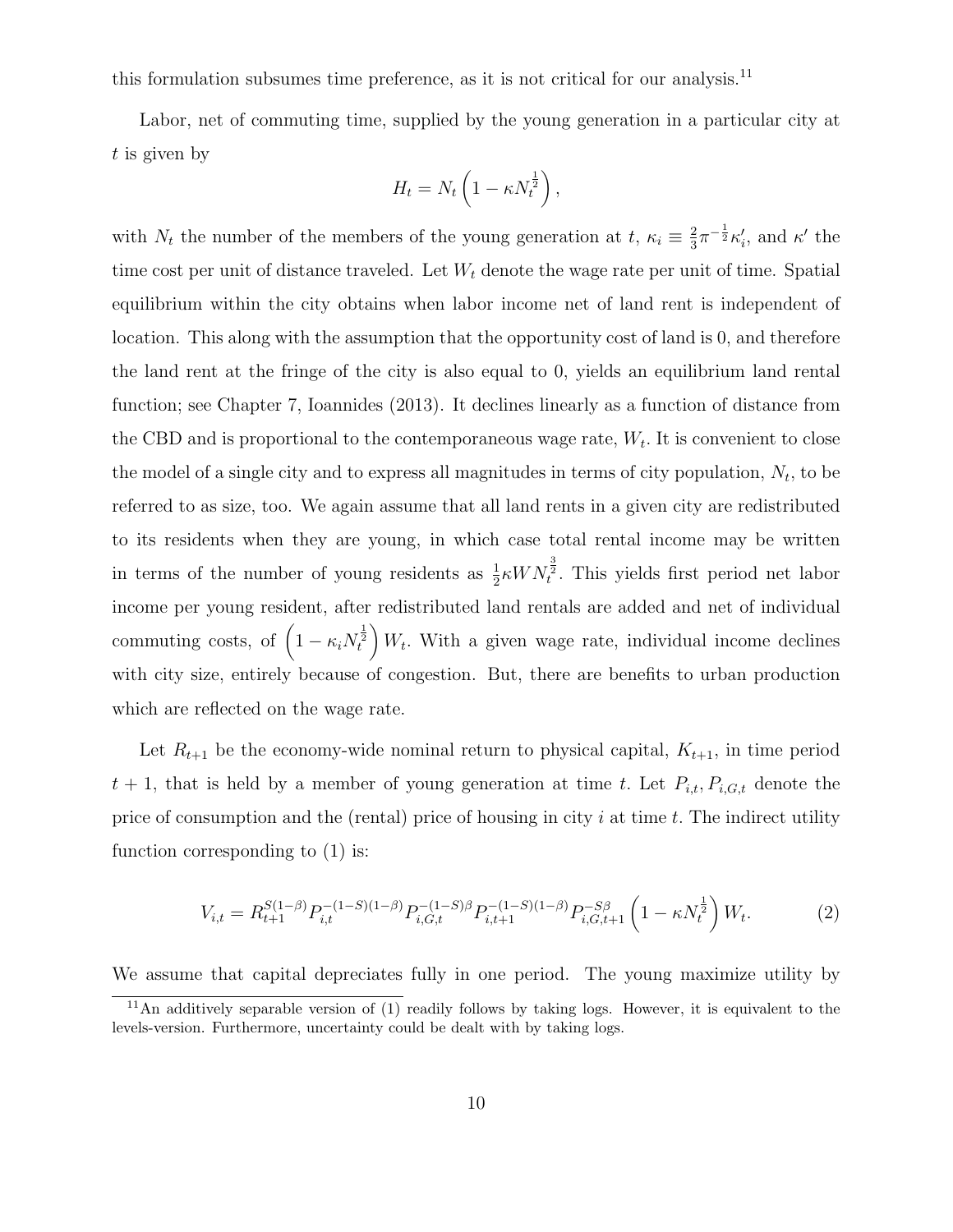saving a fraction *S* of their net labor income. The productive capital stock in period  $t + 1$ ,  $K_{t+1}$ , is equal to the total savings of the young at time *t*. Therefore, previewing our growth models, we have:  $K_{t+1} = SN_t \left(1 - \kappa N_t^{\frac{1}{2}}\right)$  $\bigg) W_t.$ 

We refer to the case where capital and labor are free to move as *economic integration*. With economic integration, industries will locate where industry productivities, the industryspecific TFP functions  $\Xi_{Jt}$ 's,<sup>12</sup> are the most advantageous, and capital will seek to locate so as to maximize its return. Unlike the consequences of economic integration as examined by Ventura, *op. cit.,* where aggregate productivity is equal to the most favorable possible in the economy, here urban congestion may prevent industry from locating so as to take greatest advantage of locational factors alone. Put differently, free entry of cities into the most advantageous locations may be impeded by competing uses of land as alternative urban sites, at the national level. However, utilities enjoyed by city residents at equilibrium do depend on city populations, and therefore, spatial equilibrium implies restrictions on the location of individuals. We simplify the exposition by assuming that all cities have equal unit commuting costs *κ.*

We assume that cities specialize in the production of tradeable goods. We examine the case when each specialized city also produces intermediates that are used in the production of the traded good. Let  $Q_{Xit}$ ,  $Q_{Yjt}$  denote the total quantities of the traded goods  $X, Y$ produced by cities *i, j,* that specialize in their production, respectively. The formulation is symmetrical for the two city types, and therefore, we work with a city of type *X.*

The canonical model of an urban economy assumes that capital is free to move. Thus, nominal returns to capital are equalized across all cities. The model assumes that young individuals are free to move, which in the context of our two-overlapping generations requires that lifetime utility is equalized across all cities. By using these conditions simultaneously, we obtain a relationship between housing prices, consumption good prices and nominal incomes across cities, which may be taken to the data.

<sup>12</sup>See Appendix A for details on the specification of the urban production structure and clarification of the role of the industry-specific TFP functions Ξ*Jt*'s.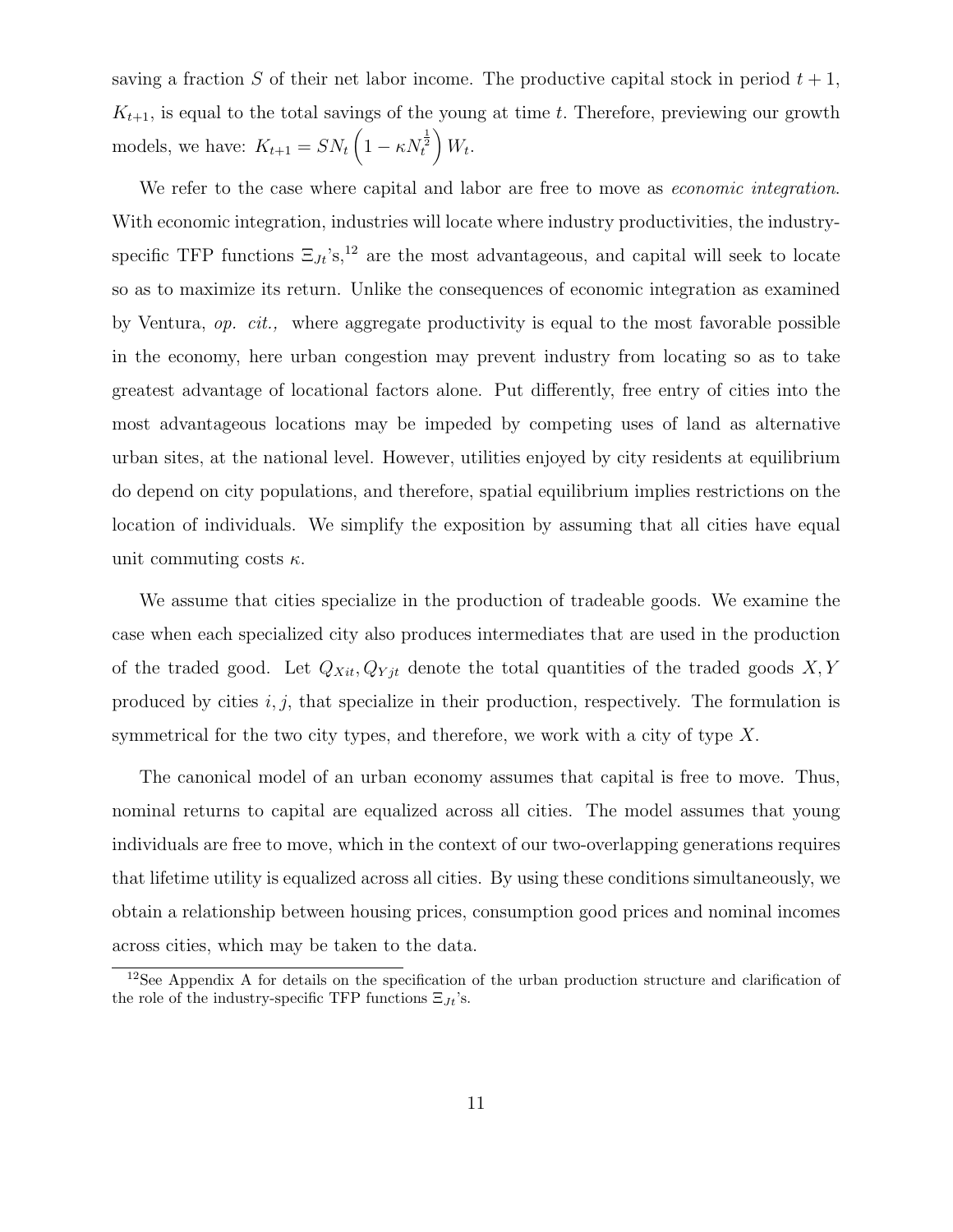#### **3.1.1 Spatial Equilibrium**

We suppress redundant subscripts and write for the nominal wage and the nominal gross rate of return in an type*−X* city:

$$
W_{Xt} = (1 - \phi_X) \frac{P_X Q_X}{H_X}, \ R_{Xt} = \phi_X \frac{P_X Q_X}{K_X},
$$
\n(3)

where  $P_X$  denotes the local price of traded good  $X$ , which is expressed in terms of the local price index, the numeraire, which is equal to one in all cities. We also assume initially that there are no intercity shipping costs for traded goods. With economic integration, the gross nominal rate of return is equalized<sup>13</sup> across all city types, that is:

$$
R_t = R_{Xt} = R_{Yt}.
$$

Spatial equilibrium for individuals requires that indirect utility, (2), be equalized across all cities. In view of free capital mobility, spatial equilibrium across cities of different types requires that:

$$
P_{X,t}^{-(1-S)(1-\beta)}P_{X,G,t}^{-(1-S)\beta}P_{X,t+1}^{-(1-\beta)}P_{X,G,t+1}^{-(1-\beta)}\left(1-\kappa N_{Xt}^{\frac{1}{2}}\right)W_{Xt}
$$
  
= 
$$
P_{Y,t}^{-(1-S)(1-\beta)}P_{Y,G,t}^{-(1-S)\beta}P_{Y,t+1}^{-(1-\beta)}P_{Y,G,t+1}^{-(S)\beta}\left(1-\kappa N_{Yt}^{\frac{1}{2}}\right)W_{Yt}
$$
(4)

By taking logs we have:

$$
-(1-S)(1-\beta)\ln P_{X,t}-(1-S)\beta\ln P_{X,G,t}-S(1-\beta)\ln P_{X,t+1}-S\beta\ln P_{X,G,t+1}+\ln\left(1-\kappa_X N_{Xt}^{\frac{1}{2}}\right)+\ln W_{Xt}
$$

$$
= -(1-S)(1-\beta)\ln P_{Y,t} - (1-S)\beta\ln P_{Y,G,t} - S(1-\beta)\ln P_{Y,t+1} - S\beta\ln P_{Y,G,t+1} + \ln\left(1 - \kappa_Y N_{Yt}^{\frac{1}{2}}\right) + \ln W_{Yt}.
$$
\n(5)

By rearranging this equation we obtain a condition for spatial equilibrium for each city, relative to cities of other types. Without loss of generality, we refer to the other city generi-

<sup>13</sup>As Fujita and Thisse (2009), p. 113, emphasize, while the mobility of capital is driven by differences in nominal returns, workers move when there is a positive difference in utility (real wages). In other words, differences in living costs matter to workers but not to owners of capital.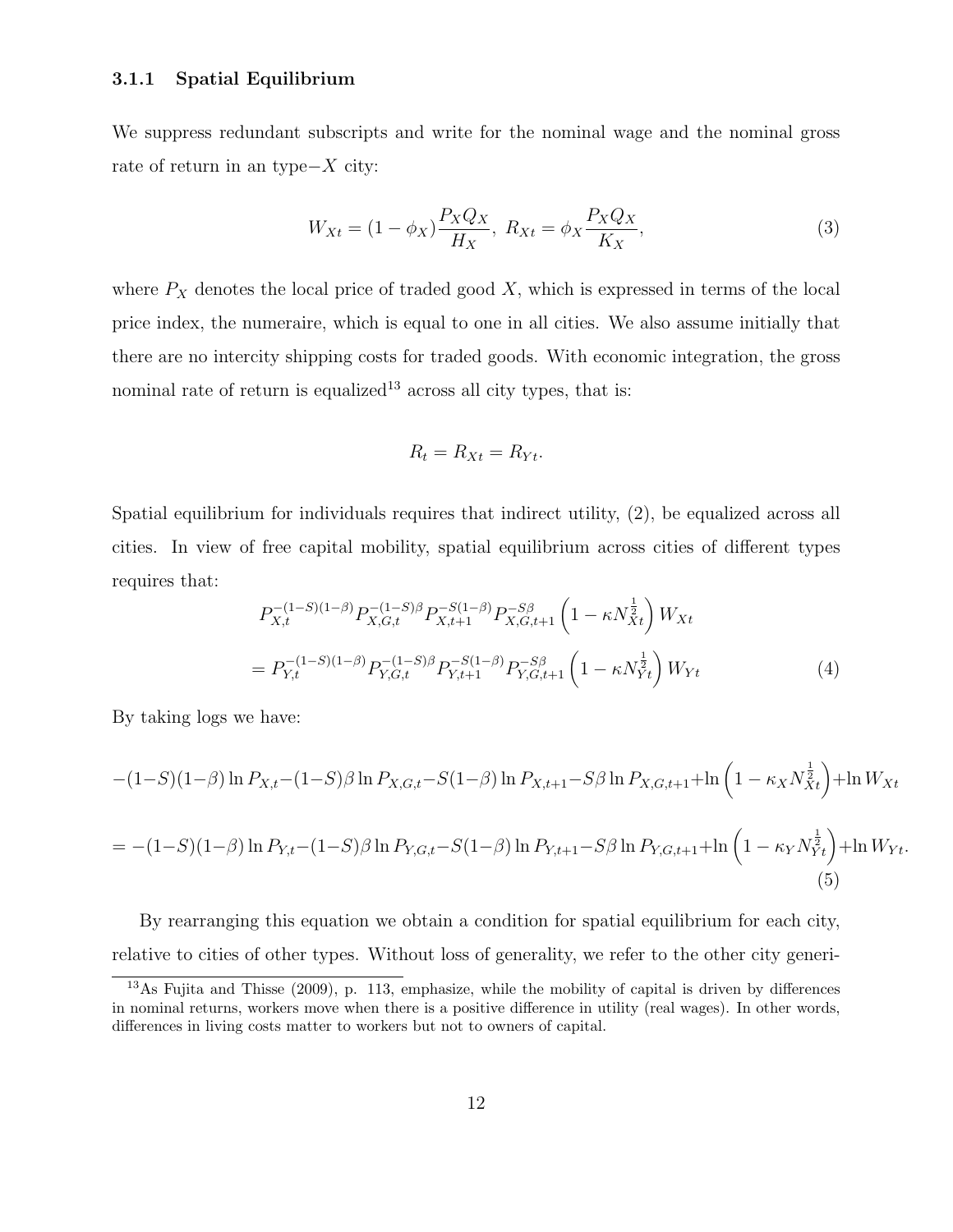cally as the average city,  $n$ . In other words, spatial equilibrium is expressed for city  $i$ , relative to the urban economy:

$$
GR_{t+1,t}(P_{i,G}) - GR_{t+1,t}(P_{G,\mathbf{I}}) = -\frac{1-\beta}{\beta} \left[ GR_{t+1,t}(P_i) - GR_{t+1,t}(P_{\mathbf{u}}) \right] + \frac{1}{S\beta} \left[ GR_{t+1,t} \Upsilon_j - GR_{t+1,t}(\Upsilon_{\mathbf{I}}) \right]
$$

$$
-\frac{1}{S}\ln\left[\frac{P_{i,G,t}}{P_{n,G,t}}\right] - \frac{1-\beta}{S\beta}\ln\left[\frac{P_{i,t}}{P_{n,t}}\right] - \left[\ln\left(1 - \kappa_X N_{i,t}^{\frac{1}{2}}\right) - \ln\left(1 - \kappa_\Pi N_{\Pi,t}^{\frac{1}{2}}\right)\right],\tag{6}
$$

where  $\Upsilon_j$  is income (or GDP) per capita in city *j* and  $\Upsilon_n$  is national income per capita. Clearly, broadly similar empirical models, obtained from a simpler behavioral models, may be nested within (6). In particular, the coefficient of  $GR_{t+1,t}(P_j) - GR_{t+1,t}(P_{j,u})$ , the growth rate of the city price index relative to a national average, is predicted to be positive; the coefficient of  $GR_{t+1,t}\Upsilon_j - GR_{t+1,t}(\Upsilon_n)$ , the growth rate of income per capita relative to a national average, is predicted to be positive.

We impose a simplifying assumption on the exponents  $S$  and  $\beta$  in the utility function in (1) above. Recall that *S* is share of lifetime income spent on all consumption when old, and  $\beta$  is share of income in a given time period spent on housing relative to consumption of other goods. We assume they are equal.<sup>14</sup> This simplifies our  $(6)$  dramatically as follows:

$$
GR_{t+1,t}(P_{i,G}) - GR_{t+1,t}(P_{G,\Pi}) =
$$
  
\n
$$
\frac{1}{\beta} \left[ \ln \left[ \frac{P_{i,t}}{P_{n,t}} \right] - [GR_{t+1,t}(P_i) - GR_{t+1,t}(P_{\Pi})] - \ln \left[ \frac{P_{i,G,t}}{P_{n,G,t}} \right] \right] +
$$
  
\n
$$
\frac{1}{\beta^2} \left[ [GR_{t+1,t} \Upsilon_j - GR_{t+1,t}(\Upsilon_{\Pi})] - \ln \left[ \frac{P_{i,t}}{P_{n,t}} \right] \right] +
$$
  
\n
$$
[GR_{t+1,t}(P_i) - GR_{t+1,t}(P_{\Pi})] + \left[ \ln \left( 1 - \kappa_X N_{i,t}^{\frac{1}{2}} \right) - \ln \left( 1 - \kappa_{\Pi} N_{\Pi,t}^{\frac{1}{2}} \right) \right].
$$
 (7)

Since the theory implies the coefficient equals 1 on the third term in equation (7), and therefore it does not involve any parameter to be estimated, we rewrite (7) as follows:

$$
GR_{t+1,t}(P_{i,G}) - GR_{t+1,t}(P_{G,\mathbf{I}}) - [GR_{t+1,t}(P_i) - GR_{t+1,t}(P_{\mathbf{U}})] =
$$

<sup>14</sup>This assumption is reasonable given that they are both likely around 0*.*3 in the U.S.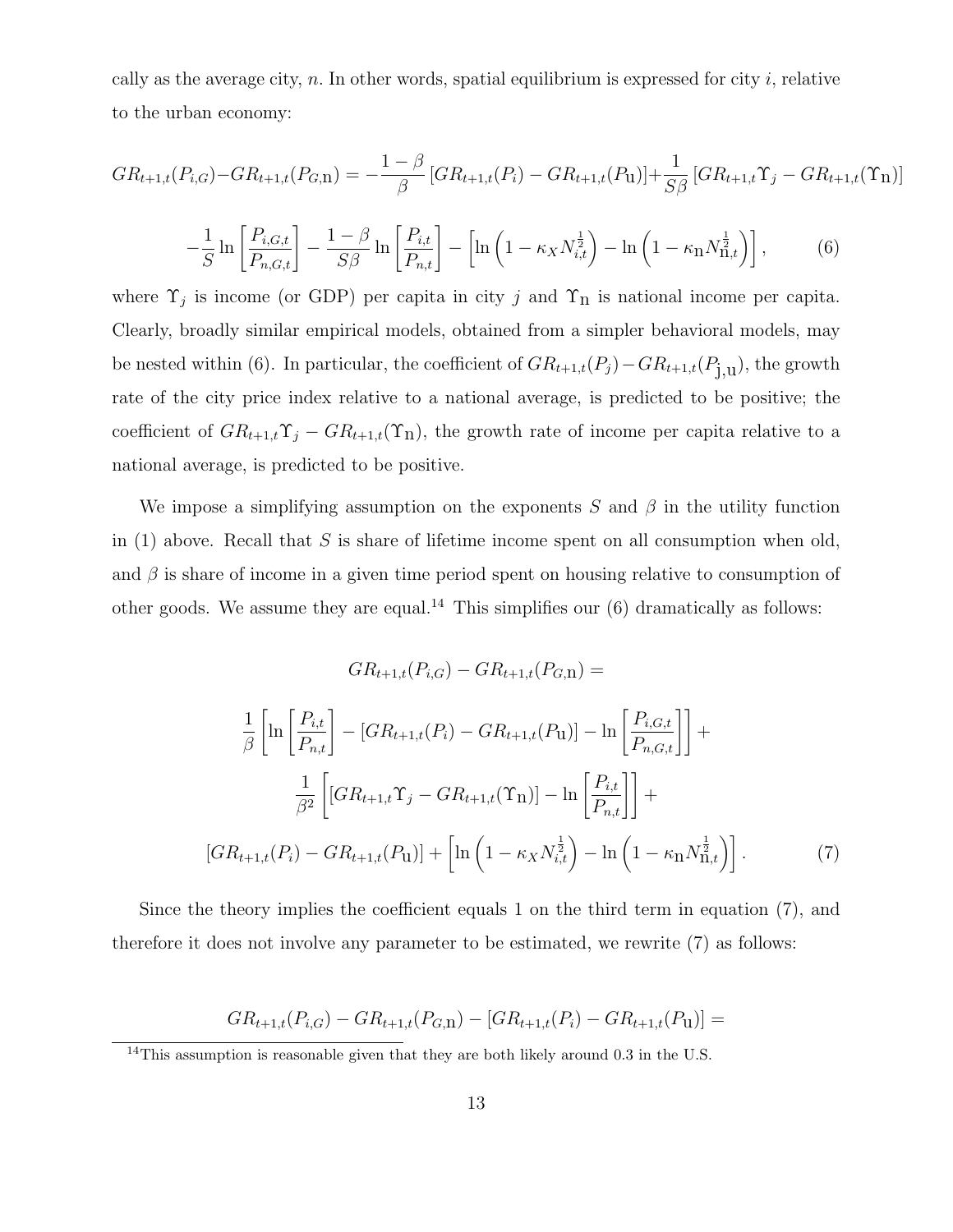$$
\frac{1}{\beta} \left[ \ln \left[ \frac{P_{i,t}}{P_{n,t}} \right] - [GR_{t+1,t}(P_i) - GR_{t+1,t}(P_{u})] - \ln \left[ \frac{P_{i,G,t}}{P_{n,G,t}} \right] \right] \n+ \frac{1}{\beta^2} \left[ [GR_{t+1,t} \Upsilon_j - GR_{t+1,t}(\Upsilon_{n})] - \ln \left[ \frac{P_{i,t}}{P_{n,t}} \right] \right] \n+ \left[ \ln \left( 1 - \kappa_X N_{i,t}^{\frac{1}{2}} \right) - \ln \left( 1 - \kappa_{n} N_{n,t}^{\frac{1}{2}} \right) \right].
$$
\n(8)

The last term in brackets in the right hand side above proxies for spatial complexity, regulation, and housing supply factors. It may be approximated as:

$$
\kappa_X \ln \left[ N_{i,t}^{\frac{1}{2}} \right] - \kappa_\Pi \ln \left[ N_{\Pi,t}^{\frac{1}{2}} \right].
$$

Our final estimation equation is given by Eq. (8) above. We anticipate the coefficients to be positive on the first two terms on the right side of this equation. Clearly, GDP growth, the ratio of house prices in levels, and the ratio of goods prices in levels, all are anticipated to be endogenous. We discuss our IV approach in the data section below.

Next we account for the fact that the price index of aggregate consumption,  $P_{i,t}$  in each city reflects the prices of goods imported from other cities. Under the assumption that all goods consumed are sourced from the lowest cost producer, a standard treatment in the new economic geography literature suggests a simplified way to account for market access. In view of the arguments and approximations in Donaldson and Hornbeck (2016), we use Eq. (4), (8) and (12) in *ibid.* to eschew a detailed derivation and use as the price index in city *i* the following expression:

$$
P_{i,t} = [CMA_{i,t}]^{-\frac{1}{\theta}} = \left[\sum_{o} \tau_{oi}^{-\theta} (MA_{o,t})^{-1} \Upsilon_{o,t}\right]^{-\frac{1}{\theta}} = \left[\sum_{o} \tau_{oi}^{-\theta} \left(\sum_{k} \tau_{ok}^{-\theta} N_{k,t}\right)^{-1} \Upsilon_{o,t}\right]^{-\frac{1}{\theta}}, \quad (9)
$$

where  $MA_{o,t}$  denotes city *o*'s market access,  $MA_{o,t} = \sum_{k} \tau_{ok}^{-\theta} N_{k,t}$  (which involves that city's cost of trading with every other city *k*),  $N_k$  denotes employment in city  $k, k \neq i$ ,  $\Upsilon_o$  income per person (i.e., GDP) in city  $o, o \neq i$ , and  $\tau_{oi}, \tau_{ok}$ , (iceberg) shipping costs. We follow Donaldson and Hornbeck (2016) and use intercity distances to proxy for shipping costs. However, they are raised to the power of  $-\theta$ , where  $\theta$  denotes the trade elasticity, for which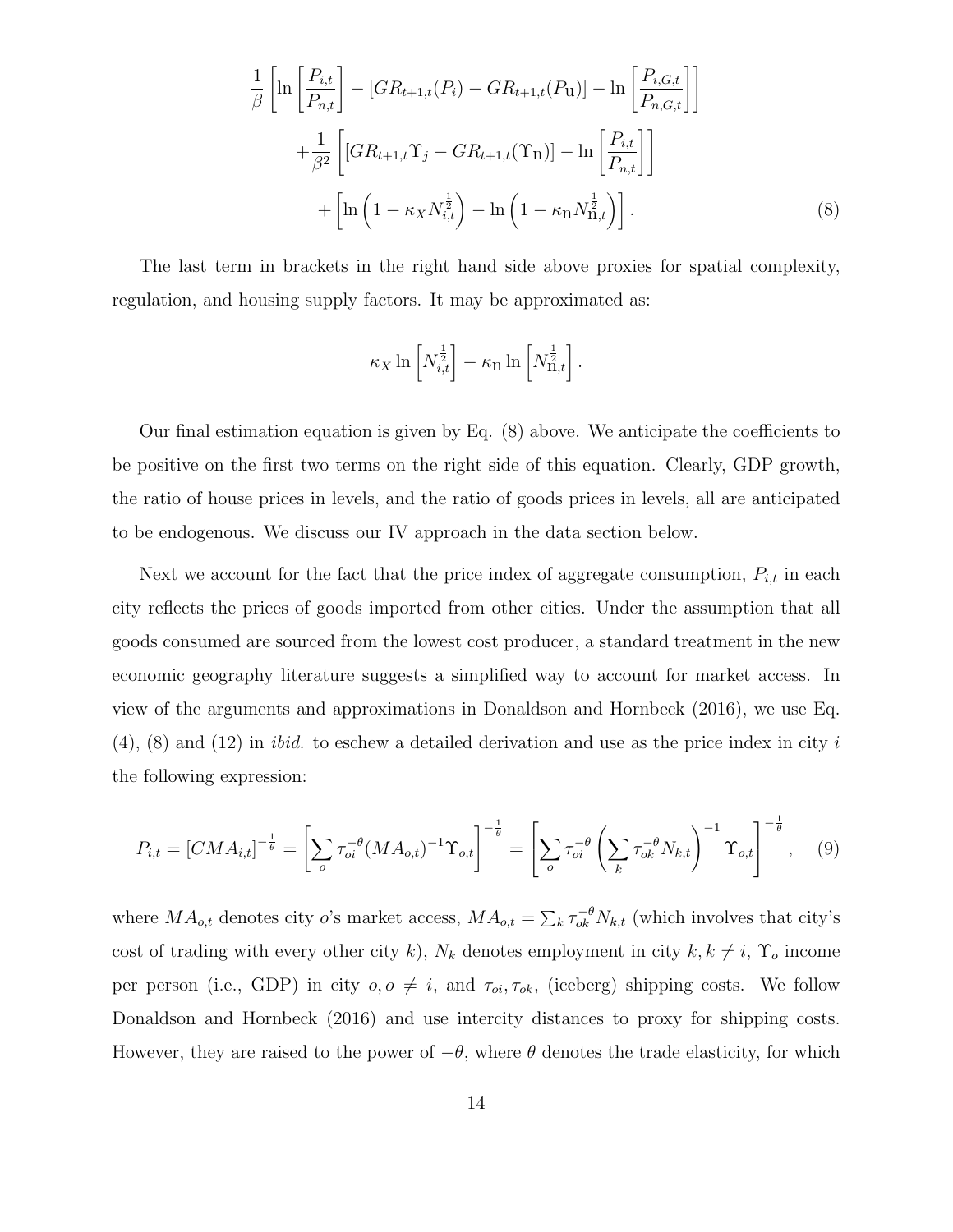estimates in Donaldson and Hornbeck (2016) vary from 3*.*00 to 8*.*22 (where 8*.*22 is the Donaldson and Hornbeck estimate).

We apply this expression from our Eq. (9) in Eq. (8) above. Intuitively, what the market access formulation introduces is the spatial complexity of the entire urban economy, as distinct from the local spatial complexity as expressed by the last term in Eq. (8) above. The price index in each city  $P_{i,t}$  is increasing in all (weighted) distances and employment elsewhere and decreasing in income elsewhere.

## **4 Overview of Data**

We have assembled data from a variety of sources, which we use as comprehensively as possible to investigate the relationship between GDP, intercity trade, and the local housing markets. We describe these data to provide an overall view of the empirical resources we bring to our approach.

### **4.1 Data Sources**

In this section we describe the major sources of data available to us, which we merge and append into one large dataset that we use for the estimation of Eq. (8). The combining of MSA data from these sources lead us to an unbalanced panel dataset, comprised of 197 MSAs, annually for the period 2003-2017. Since the dataset is unbalanced, we end up with 2,587 observations. One important note is that since we combine MSA-level data from many different sources, several of which use their unique definitions of the cities included in the respective MSAs, it is not always possible for us to merge data from all sources for all MSAs. This is particularly problematic for the largest MSAs that include many surrounding cities/suburbs. Due to these difficulties related to data merging, we drop some of the largest MSAs from our sample (such as New York City, Boston, Los Angeles, and Chicago). Therefore, our analysis primarily focuses on mid-sized and small MSAs.

Specifically, we draw our data for the primary variables in Eq. (8) from the following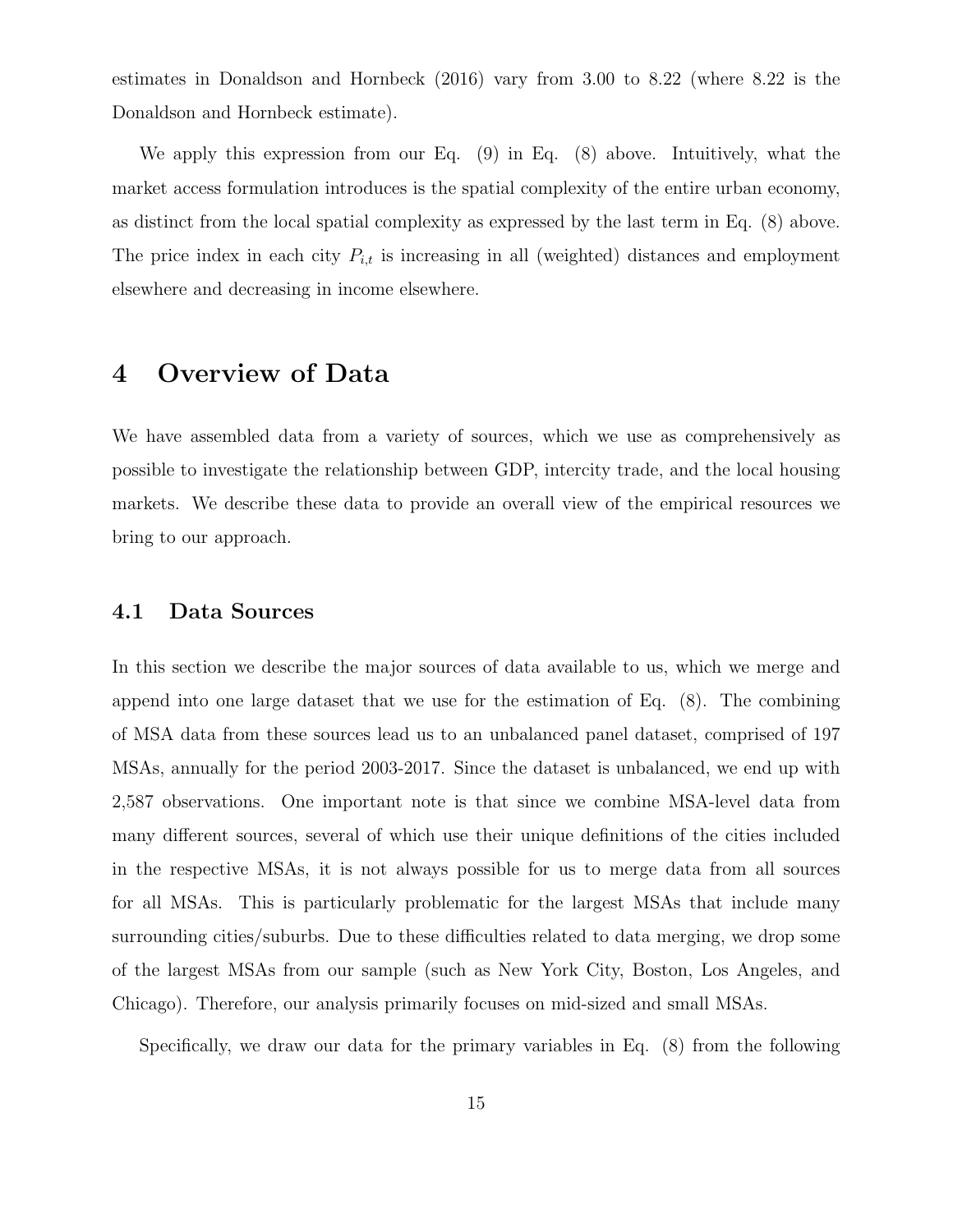sources:

- *•* House Price Index, (*Pi,G*): The Freddie Mac HPI data for each MSA is used as our house price index measure. In Table 21 and 2 below, "hpigr" stands for the growth rate of the House Price Index,  $GR_{t+1,t}(P_{i,G})$ , for a given MSA *i* at a point in time, *t*.
- *•* Payroll Employment, *Ni,t* : We use annual payroll employment data, as reported by the Bureau of Labor Statistics, for each MSA. We also construct an average employment variable for all MSAs. In the tables below, employ stands for the MSA employment level at a given year; "employ term" stands for

$$
\ln\left[N_{i,t}^{\frac{1}{2}}\right],
$$

and "employ\_avg\_term" stands for

$$
\ln\left[N_{\mathrm{II},t}^{\frac{1}{2}}\right].
$$

- *•* Gross Domestic Product per capita in city *j*, Υ*<sup>j</sup>* : Annual (nominal) GDP for MSAs, obtained from the BEA, in millions of  $\text{\$}$ .<sup>15</sup> In Tables 1 and 2 below, "gdp<sub>-gr</sub>" stands for  $GR_{t+1,t} \Upsilon_j$ .
- Goods Prices  $(P_i)$ : We use eq. (9) to calculate proxies for the goods prices,  $(P_i)$ , where  $\tau_{oi}, \tau_{ok}$ , are as described above;  $N_k$  denotes employment in city  $k; \Upsilon_o$  is GDP per person in city  $\alpha$ ; and  $\theta$  denotes the trade elasticity parameter, for which estimates in Donaldson and Hornbeck (2016) vary from 3*.*00 to 8*.*22. In our analysis, we vary *θ* from 2*.*00 to 9*.*00, in increments of 0*.*50. The results we present below are for *θ* values of 7*.*00 and 9*.*00 (although a more comprehensive set of results are available upon request). Using distances (i.e., iceberg shipping costs) as a proxy for determining prices to some extent alleviates concerns regarding the potential endogeneity of goods prices; other instruments (i.e., those based on cancer death growth rates) are used to

<sup>&</sup>lt;sup>15</sup>Missing MSAs were included manually from https://apps.bea.gov/iTable/index\_regional.cfm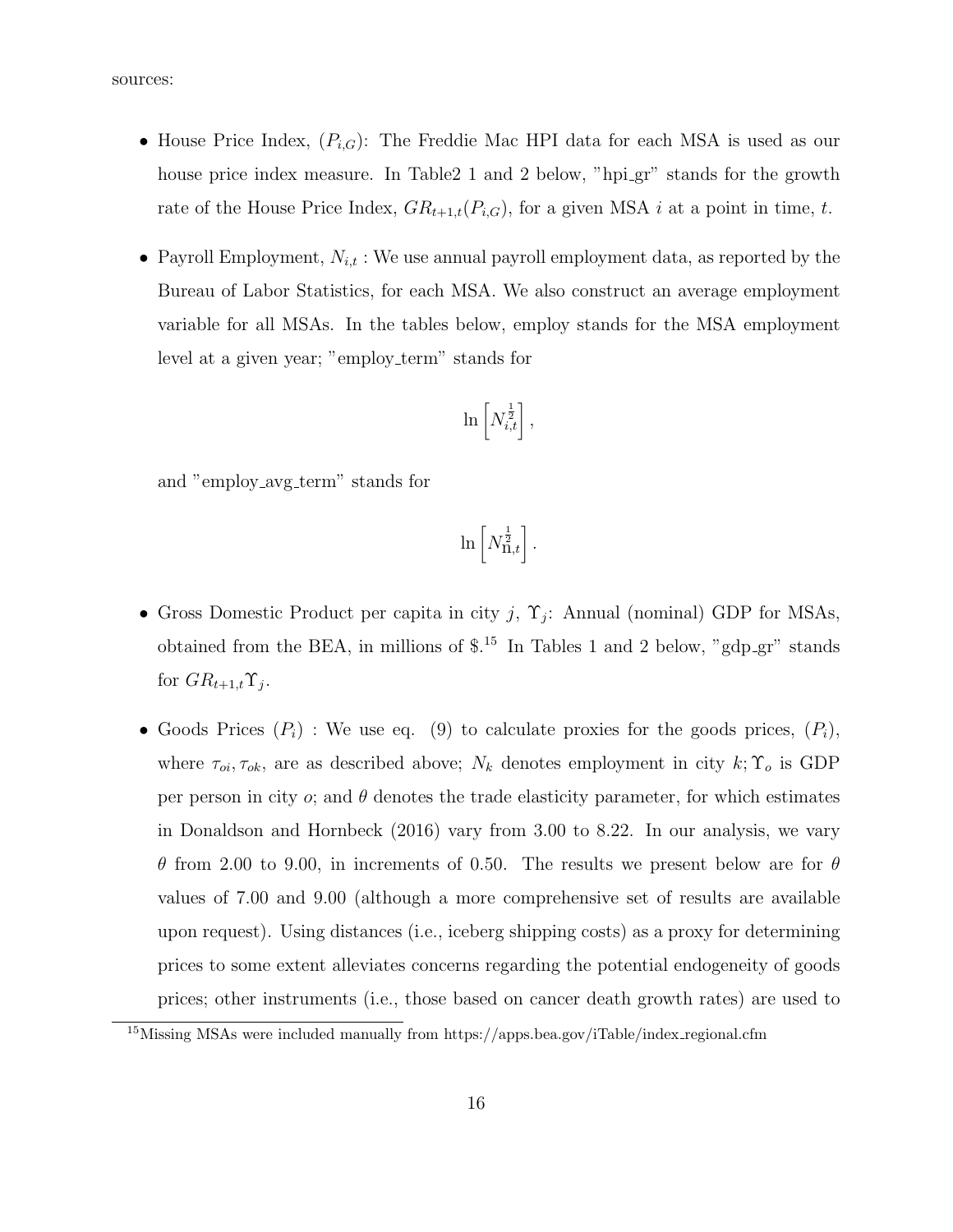address the fact that our formulation of goods prices growth may be endogenous due to its dependence on GDP.

- Distances between MSAs: Latitude and Longitude of each MSA's centroid are calculated using ArcGIS, then these coordinates are used to calculate the Euclidean distances between MSAs. These distances are used in eq. (9) for calculating  $\tau_{oi}, \tau_{ok}$ , which are the (iceberg) shipping costs, where  $\tau_{oi}$  is the Euclidean distance between the centroid of MSA *o* and centroid of MSA *i* (and similarly, *τok* is the Euclidean distance between the centroid of MSA *o* and centroid of MSA *k*).
- *•* Regressor 1: In Tables 3, 4, 5 and 6 Regressor 1 stands for:

$$
\left[\ln\left[\frac{P_{i,t}}{P_{n,t}}\right] - [GR_{t+1,t}(P_i) - GR_{t+1,t}(P_{u})] - \ln\left[\frac{P_{i,G,t}}{P_{n,G,t}}\right]\right]
$$

*•* Regressor 2: In Tables 3, 4, 5 and 6, Regressor 2 stands for:

$$
\left[ [GR_{t+1,t}\Upsilon_j - GR_{t+1,t}(\Upsilon_{\mathbf{n}})] - \ln \left[ \frac{P_{i,t}}{P_{n,t}} \right] \right]
$$

Data for our instruments are as follows:

• Military Contracts Awarded: As described in the literature review section above, others, including Nakamura and Steinsson (2014), have used state-level military contracts data as an instrument for GDP. Their identifying assumption relies on the fact that the U.S. does not embark on a military build-up because states that receive a disproportionate amount of military spending are doing poorly relative to other states." Our approach is a significant innovation in that we have obtained data on the exact locations (including zip codes) of the contracting entities for all awarded military contracts, from the years 2003-2017,

obtained from the Federal Procurement Data System. <sup>16</sup> We aggregate the individual

<sup>16</sup>(https://www.fpds.gov/fpdsng cms/index.php/en/, accessed in January 2020). Note that some entries are negative because the contract awards include funds that were returned to the federal government for non-performance or other reasons, therefore there is substantial variation in our MSA-level estimates.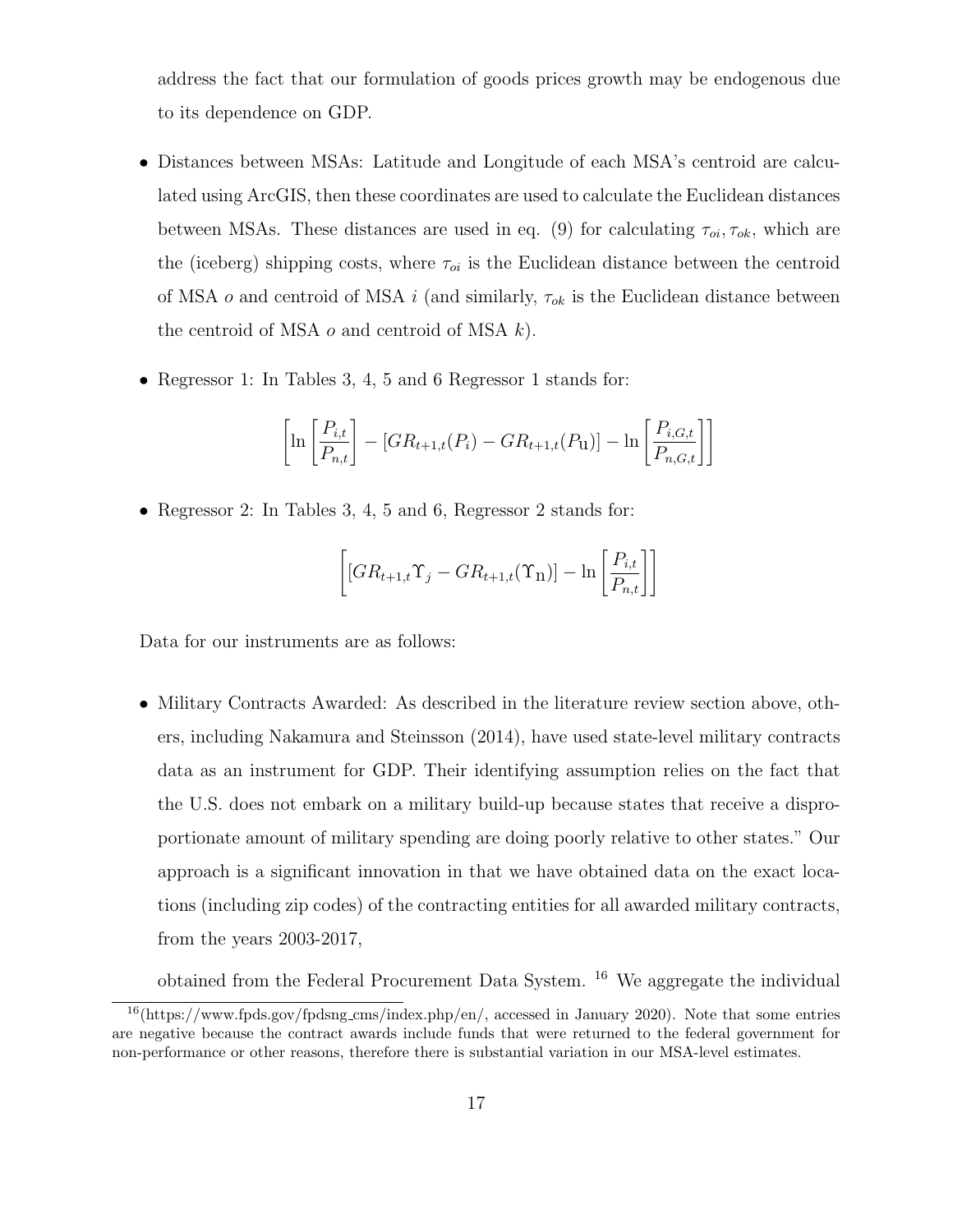contract award amounts by zip codes in each year, and then roll up the zip code level data to the MSA level. This leads us to an estimate of the value of military contracts awarded by MSA in each year. We rely on an argument similar to that of Nakamura and Steinsson (2014), since the military does not choose to engage in build-ups because of some MSAs doing "worse" or "better" than others in terms of their economic activities (MSA-level GDP).

• Completed Highway Miles: We use the number of completed highway miles per million population, at the MSA level, from Baum-Snow (2007).<sup>17</sup> We use the leccnp variable for 1993, as a proxy for highway miles in all years of our sample. Cities that ship more goods domestically are expected to rely heavily on the highway network (see, for example, Duranton et al., 2014), which was developed many years ago. For this reason, the size of the highway network (per person) in a particular city is used as an instrument for that city's GDP per capita; <sup>18</sup> a larger network in the city should lead to higher GDP. This variable also represents the congestion and/or roads quality within each city. This instrument is expected to be uncorrelated with shocks to city-level GDP because they pertain to past plans for highway rays and past completed highway miles that were in the original plan (from 1947). Shocks to GDP around 60 years later should be uncorrelated with the original plans and previous highway completions that were in the original plans. Our focus on highways that were in the original plan enables us to avoid the complications of new plans for highway construction, which more likely would be considered to be correlated with "shocks" to GDP. For instance, while a new decision to build another highway would be expected to be correlated with a city's domestic shipments, it also can be considered a shock to a city's current output if the new plan is unexpected. Therefore, focusing on highways that were in the original plan from the 1940's (as opposed to more recent plans) leads to a credible instrument for current domestic shipments.

<sup>&</sup>lt;sup>17</sup>Details on how this variable is constructed can be found in Baum-Snow  $(2007)$ , pages 802-803.

<sup>&</sup>lt;sup>18</sup>While we use the estimate without year-to-year variation in the number of completed highway miles by MSA from Baum-Snow (2007), normalizing by population leads to annual variation and also offers a more precise instrument for the GDP measure that is in per-capita terms.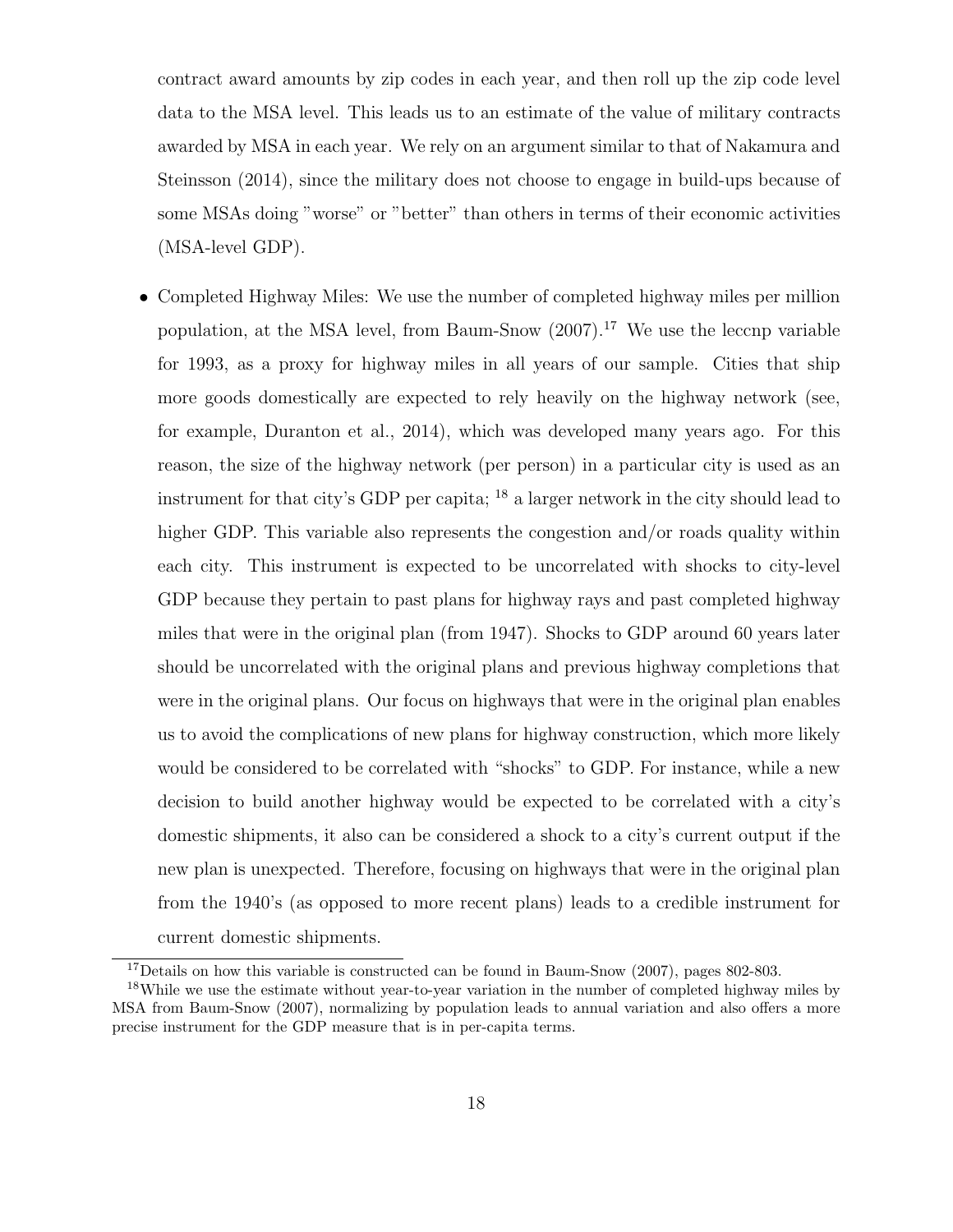*•* Cancer Deaths: The difference between the MSA level cancer death growth rate and the national average cancer death growth rate is used as an instrument for:

$$
[GR_{t+1,t}(P_i) - GR_{t+1,t}(P_{\mathbf{u}})].
$$

Annual data on the cancer death rate for 96 MSAs comes from the U.S. Centers for Disease Control (CDC). For the remaining MSAs in our master dataset that do not have MSA-level death rates in the CDC database, we use the state-level death rate for the state in which the MSA is located. This cancer death rate is used in calculating the MSA level and national everage cancer death growth rates. In order to select this instrument, we recognize that economic activity in each city (GDP), and in turn, goods price levels based on our formulation of prices, is responsible for congestion, and air and water pollution, all of which have been shown to be correlated with (and in certain instances causal factors for) the incidence of cancer death rates internationally.<sup>19</sup> The complex dependence of income per person on city location serves to underscore the welfare costs of congestion.

*•* Unavailable Land Area: We utilize the Saiz (2010) data on MSA unavailable land area, and we normalize this by the MSA resident population (in millions) in each year (from the Census Bureau).

<sup>&</sup>lt;sup>19</sup>See Coccia (2013) who relates breast cancer incidence to per capita GDP. The aim of this study is to analyze the relationship between the incidence of breast cancer and income per capita across countries. The numbers of computed tomography scanners and magnetic resonance imaging are used as a surrogate for technology and access to screening for cancer diagnosis. Coccia reports a strong positive association between breast cancer incidence and gross domestic product per capita, Pearson's  $r = 65.4 \%$ , after controlling for latitude, density of computed tomography scanners and magnetic resonance imaging for countries in temperate zones. The estimated relationship suggests that 1 % higher gross domestic product per capita, within the temperate zones (latitudes), increases the expected age-standardized breast cancer incidence by about 35.6 % (p *<* 0.001). Clearly, wealthier nations may have a higher incidence of breast cancer even when controlling for geographic location and screening technology. Grant (2014) emphasizes that researchers generally agree that environmental factors such as smoking, alcohol consumption, poor diet, lack of physical activity, and others are important cancer risk factors for age-adjusted incidence rates for 21 cancers for 157 countries (87 with high-quality data) in 2008. Factors include dietary supply and other factors, per capita gross domestic product, life expectancy, lung cancer incidence rate (an index for smoking), and latitude (an index for solar ultraviolet-B doses). Per capita gross national product, in particular, was found to be correlated with five types, consumption of animal fat with two, and alcohol with one.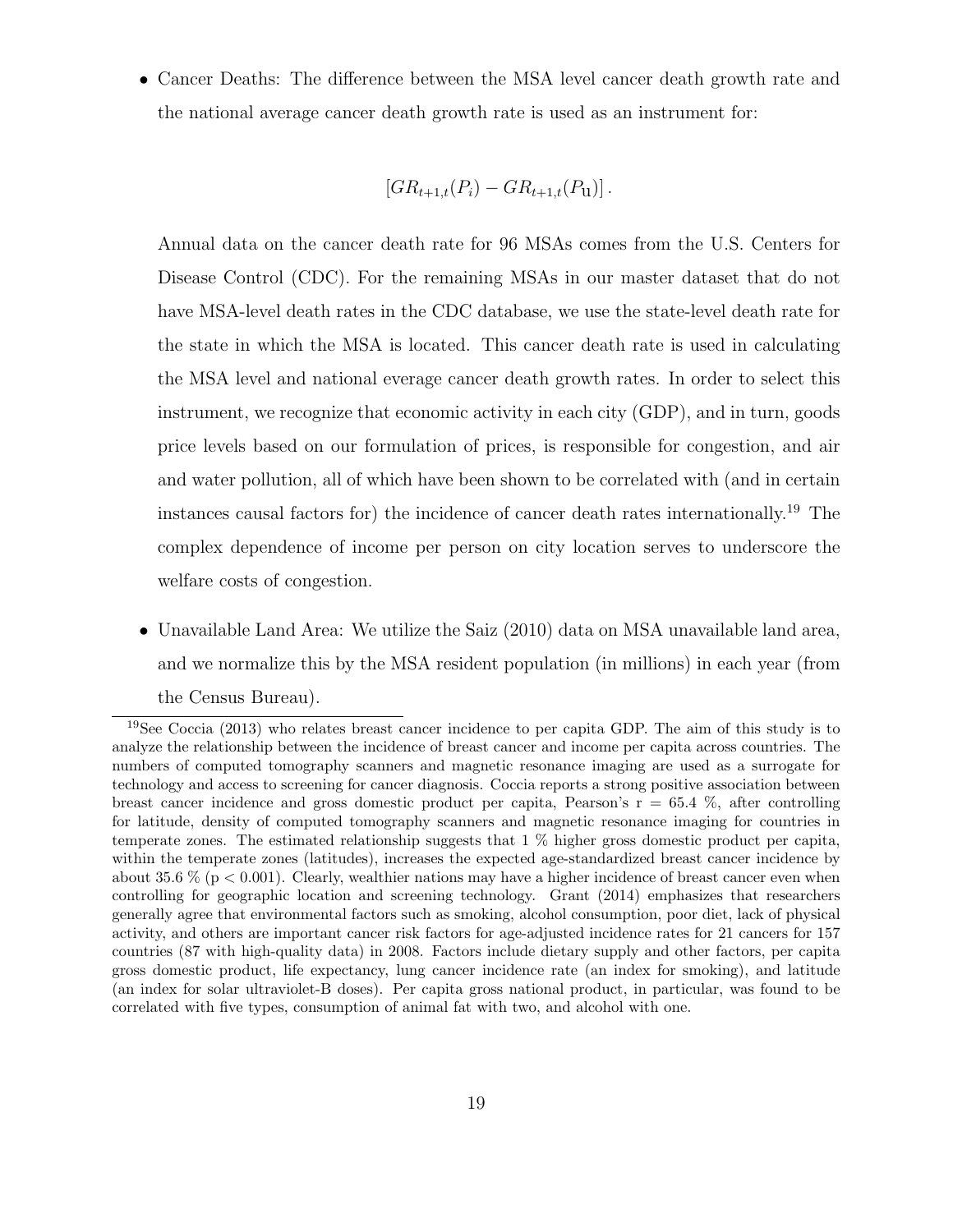## **4.2 Descriptive Statistics**

Tables 1 and 2 present descriptive stats for the data used for the period of 2003-2017 in the regression for Eq. (8) above. The first column of Table 1 reports the national averages for all MSAs. The average GDP growth rate was 3.6 percent, the average house price index growth rate was approximately 2 percent, and the average growth rate of cancer deaths was 0.21 percent. Military contracts grew at an average of 515 percent per annum; there are large fluctuations in the military contracts awarded and in some cases, when awarded funds are not expended in a given year, a portion of those funds are returned in a subsequent year (and counted as negative expenditures). This leads to a large amount of variation in the data. There were 39.2 planned highway miles per million population in the average MSA in our sample. The average number of payroll employment in all MSAs in all years was approximately 340,000 workers.

Tables 1 and 2 report descriptive statistics for 8 regions of the U.S. First, it is noteworthy that the Great Lakes region (column 4 of Table 1) is a source of outliers. That region had the greatest number of MSA-year observations, but its MSAs had the lowest average HPI growth (at 0.87 percent) among all 8 regions. The MSAs in the Great Lakes region also had the highest average cancer deaths growth rate among all regions, at 0.44 percent. The MSAs in the Great Lakes region also had the lowest average rate of growth of military contracts, at 335 percent. GDP growth in the Great Lakes region was only 2.87 for the average MSA, which is the lowest GDP growth rate average among all 8 regions.

New England MSAs experienced an average annual cancer death growth rate of -0.18 percent, which is the lowest (most negative) cancer death growth rate among all 8 regions. New England also had the greatest growth rate of military contracts among all 8 regions, at 729 percent. Finally, the average MSA in the Rocky Mountains had some of the most positive outliers among all 8 regions, with the highest GDP growth rate (4.64 percent for the average MSA), the highest HPI growth rate (3.46 percent), and more than 96 miles of planned highway miles per million population, which is more than double the next highest region (which is the Southwest, where the average MSA had roughly 47 miles per million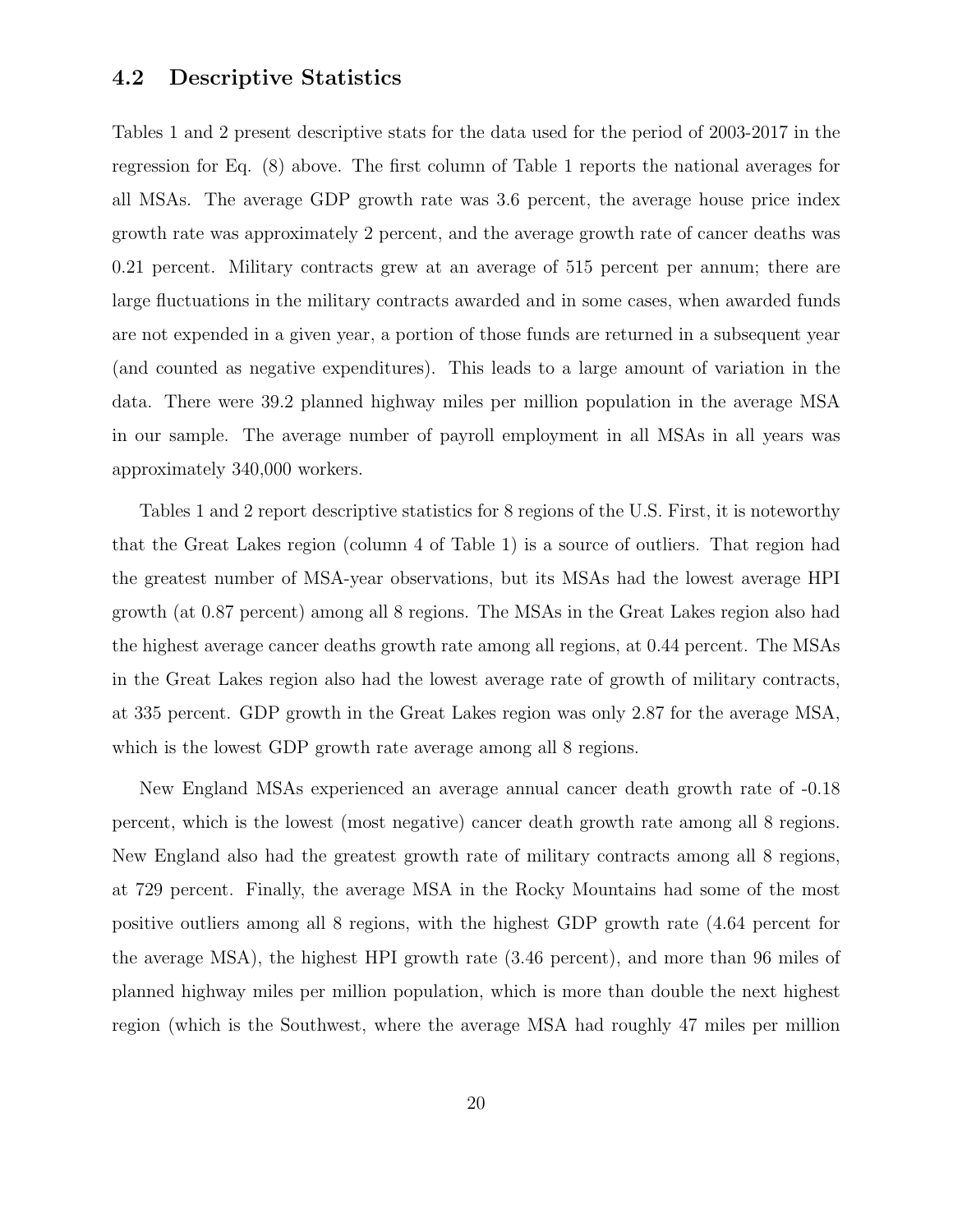population).

Finally, in most MSAs, the price index that we computed in eq. (9) is declining in most years. The price index is sensitive to the value of the parameter,  $\theta$ . When  $\theta$  is 9.00, the largest decline in the goods price index was for MSAs in the Rocky Mountains region, which saw an average of -0.50 percent change in their goods price index. On the other hand, the Great Lakes region MSAs saw the smallest decline in the goods price index (-0.29 percent). When we imposed  $\theta$  to be 7.00, the average MSA goods price index growth in the Rocky Mountains declined by 0.64 percent, and the Great Lakes region average MSA saw an average goods price index decline of 0.37 percent. Given the variation in the goods price growth rate, which is an important element of the regressors in Eq. (8), we present separate regression results below for the parameters of  $\theta$  equals 7.00 and  $\theta$  equals 9.00.

## **5 Estimation Results**

The spatial equilibrium, Eq. (8), dictates our choice of variables in the empirical analysis. We present results for two separate trade elasticities,  $\theta$ . These are  $\theta = 0.7$  and  $\theta = 0.9$ . For the estimation of Eq. (8), we work with the difference of two terms as the dependent variable. The first term of the dependent variable is the difference between the housing price growth rate in MSA *j* and the national housing price growth rate. The second term in the dependent variable is the difference between the MSA goods price growth rate in city *j* and the national goods price growth rate.

The first independent variable, which we refer to as Regressor 1, is the first term in brackets on the right side of Eq. (8). Similarly, the second term in brackets on the right side of Eq. (8) is referred to in the tables below as Regressor 2. The third term on the right side of Eq. (8) comprises two additional regressors that are proxies for spatial complexity, regulation, and housing supply factors at the MSA-level and national level, respectively. This version of Eq. (8) is first estimated by OLS with fixed effects for each of the years and MSAs in the sample, and results are presented in column 1 of Table 3 (for  $\theta = 0.7$ ) and Table 4 (for  $\theta = 0.9$ ). In these regression results, all of the regressors have the correct sign.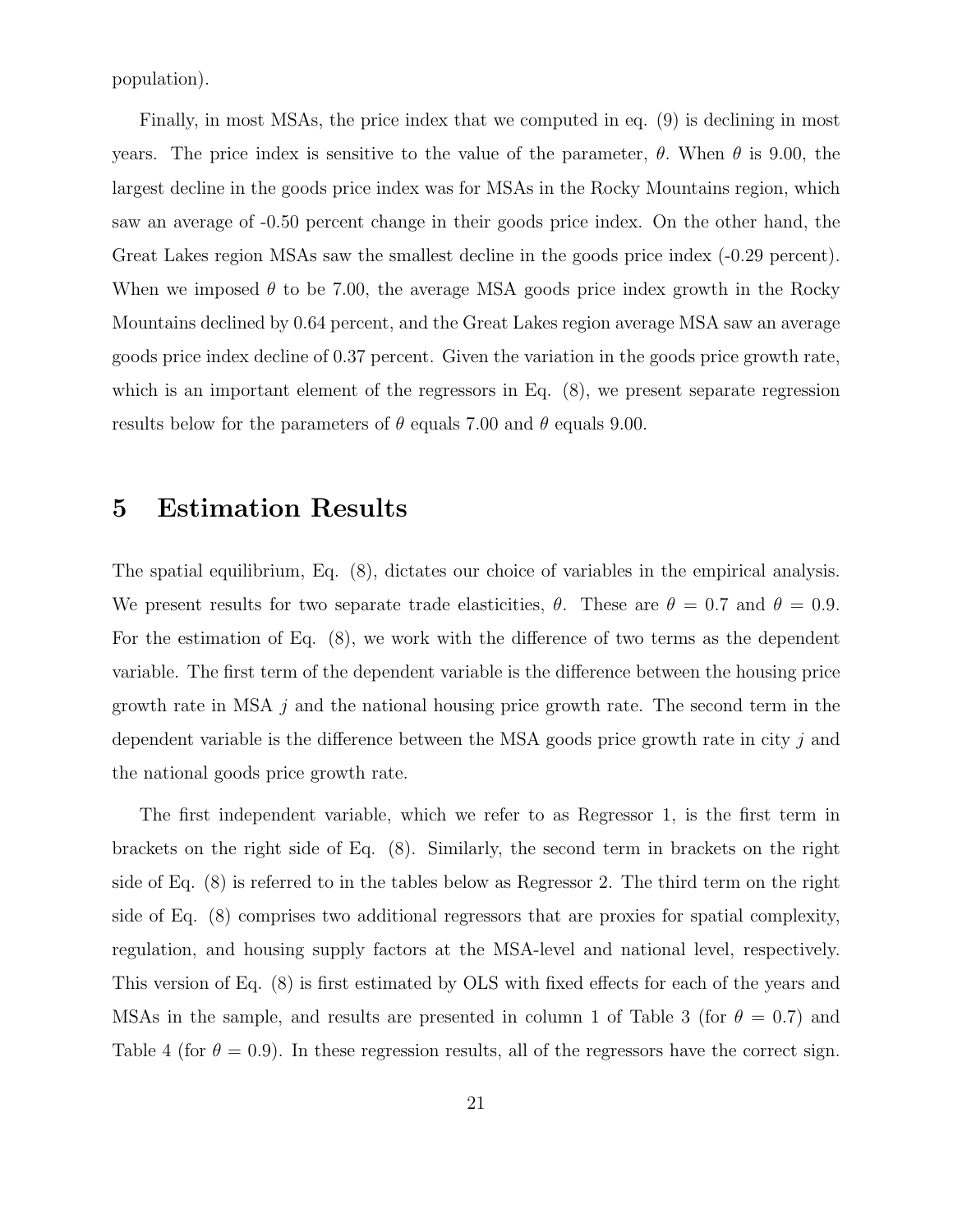For both trade elasticities, the parameter estimates on Regressor 1, Regressor 2, and the MSA level complexity term, are all statistically significant, and the goodness-of-fit estimate is 0.214. While these results are intuitive based on the predictions of Eq. (8), it is possible that endogeneity of the underlying variables in these regressors could be leading to biased estimates. In other words, endogeneity bias might lead us to reject the theory underlying Eq. (8) in terms of the signs and significance of the parameter estimates. To investigate this possibility, below we explore an IV approach and a Generalized Methods of Moments (GMM) approach.

As a starting point for the IV and GMM models, we explore the first stage regressions for each endogenous variable (i.e., Regressor 1 and Regressor 2). Table 5 presents the first stage regressions for each of these two endogenous regressors. In the first column (for Regressor 1), the completed highway miles per capita and the log of the ratio of MSA-level military contracts to the average MSA military contracts are statistically significant. While the remaining instruments for this first stage regression are insignificant, the F-statistic p-value is very small (less than 0.001), and the R-squared for this first-stage regression is 0.755. For the Regressor 2 first stage regression, shown in column 2 of Table 5, the MSA-level unavailable land area per capita instrument, and the exogenous spatial complexity variables (at the MSAlevel and the national average) are statistically significant. While the R-squared is 0.166 for this first-stage regression, the p-value on the F-statistic is much smaller  $(p < 0.000001)$ , implying the full set of instruments are jointly significant.

Given these first stage regression results support the correlation between the instruments and each of the two endogenous variables (Regressor 1 and Regressor 2), we now move to present the second stage results for the IV and GMM estimations. First, in the second columns of Table 3 (for  $\theta = 0.7$ ), we see that the score p-value = 0.418, which implies we cannot reject the hypothesis that our overidentification restrictions are valid. Moving to the IV parameter estimates for the Regressor 1 and Regressor 2, in column 2 of Table 3, they both have the anticipated sign (i.e., positive) and are statistically significant with p-value *<* 0.10. The MSA-level spatial complexity variable is also positive (i.e., the anticipated sign) and signficant, with p-value *<* 0.01. The R-squared is 0.148 for this IV estimation when the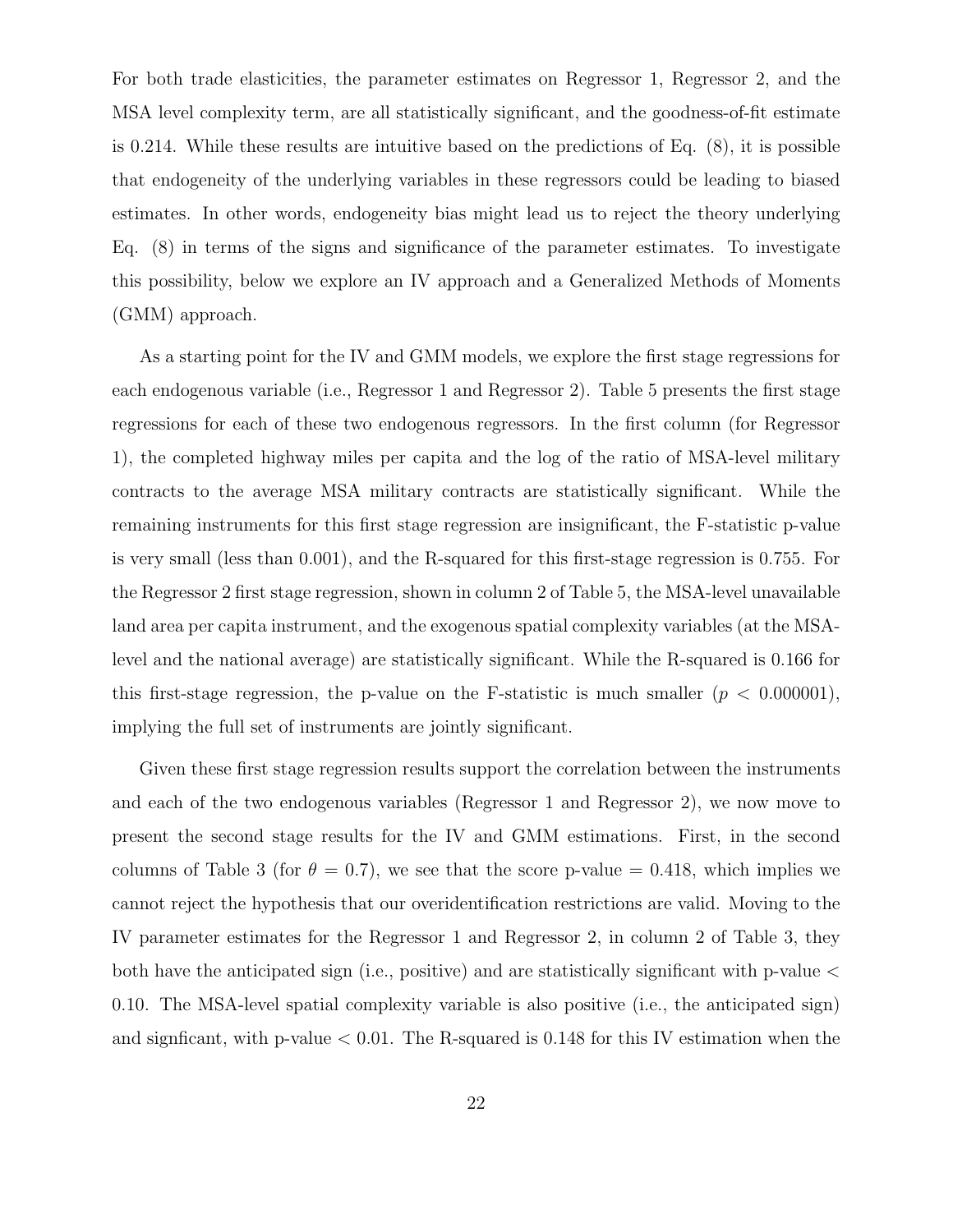trade elasticity,  $\theta$ , is 0.7.

The third column of Table 3 presents the GMM results for the case of  $\theta = 0.7$ . The p-value for the J-statistic is 0.398, again implying we cannot reject the hypothesis that our overidentification restrictions are valid. Turning to the GMM parameter estimates for Regressor 1 and Regressor 2, they are both the anticipated sign (positive) but are statistically significant with a lower p-value than the IV estimates. With the GMM results, Regressor 1 and Regressor 2 have  $p < 0.05$ . Once again, the spatial complexity term has a positive and significant coefficient  $(p - value < 0.01)$ . The R-squared for the GMM estimation is 0.141.

In columns 2 and 3 of Table 4, we present the IV and GMM results, respectively, for the larger trade elasticity,  $\theta = 0.9$ . In column 2 of Table 4, the IV estimates imply that the coefficients on Regressor 1 and Regressor 2 are positive and significant (with  $p < 0.1$  and *p <* 0*.*05, respectively). The MSA-level spatial complexity term is positive and significant (p-value *<* 0.01). The p-value of the score is 0.467, so we cannot reject the validity of the overidentification restrictions. The R-squared in this IV model is 0.112.

Finally, the third column of Table 4 presents the GMM results where  $\theta = 0.9$ . The parameter estimates on both Regressor 1 and Regressor 2 are positive and statistically significant  $(p < 0.05)$ . While the R-squared is smaller  $(0.0889)$  than that of the IV model, the overidentification restrictions cannot be rejected once again (*J−*statistic = 0.464). The coefficient on the MSA-level spatial complexity term is similar here to the IV model in terms of the sign and significance.

In sum, the first two regressors on the right side of Eq. (8) have the correct sign and are statistically significant, regardless of the trade elasticity being 0.7 or 0.9, and this result is robust to various estimation techniques (OLS, IV, and GMM). The OLS and GMM estimations lead to lower *p−*values on these regressors than the IV model. The first stage regressions on these instruments seem to perform fairly well. The bottom line is that the data seems to support the theory we have developed in Eq. (8). We discuss the implications of this in the conclusion section below.

An implication of these estimates is that the behavioral model helps in addressing another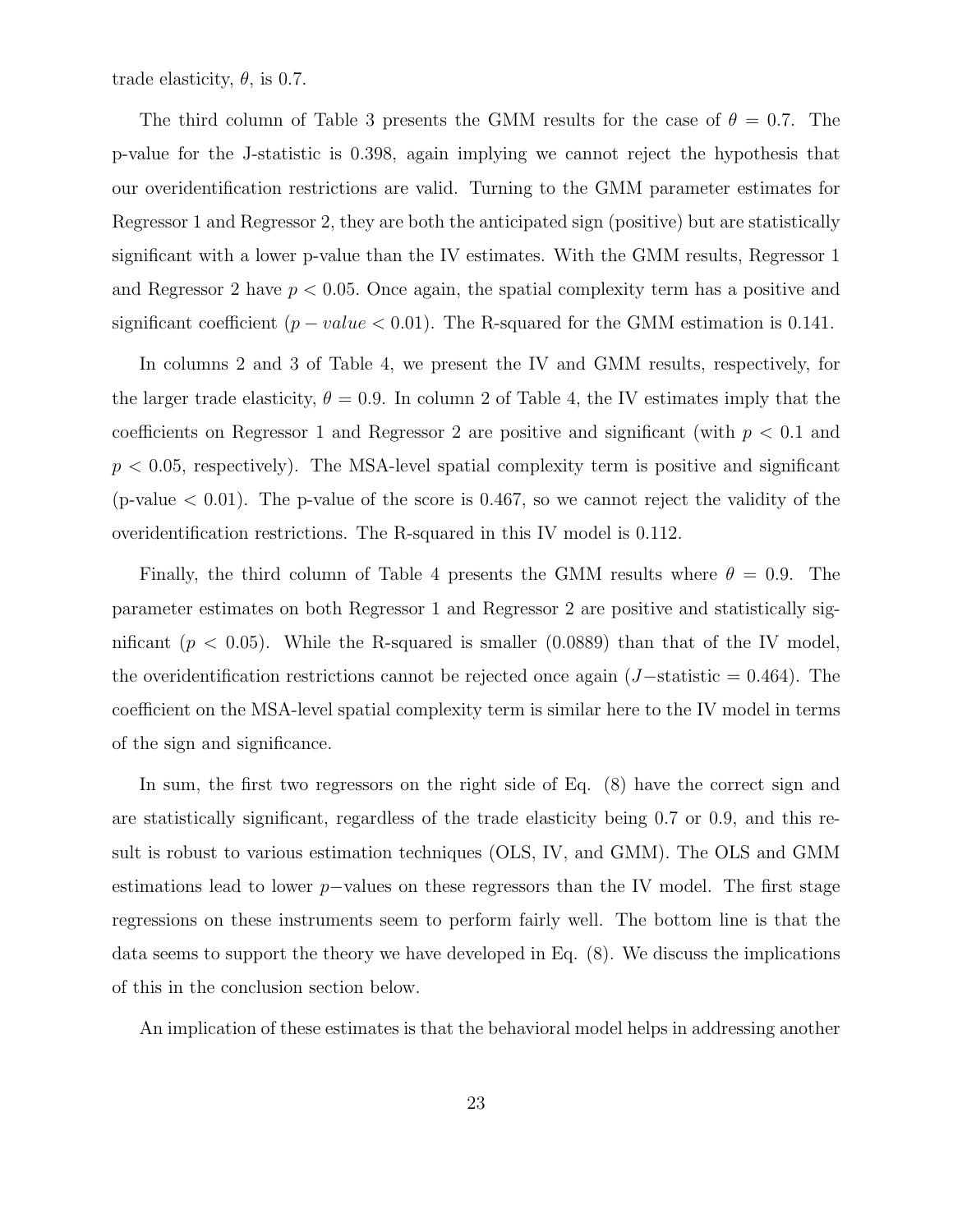issue. If we were to interpret the price of housing as the user cost of housing, then expected capital gains on housing (from increases in the third term in Regressor 2) reduce its user cost. For spatial equilibrium, this is consistent with a lower growth rate of per capita real income in the same city. In other words, and without making a causal claim (but see Glaeser and Gyourko (2017) and Hsieh and Moretti (2017)), expected capital gains in housing are associated with lower real income growth. Additionally, when GDP grows faster in a particular MSA than the nationwide average, one expects faster growth in house prices relative to national house prices, after filtering out changes in the growth rate of local goods prices relative to national goods prices.

# **6 Conclusions**

This is the first paper, to the best of our knowledge, which aims at estimating an equilibrium urban macro model that links a city's presence in domestic trade to its house price growth rate performance. We estimate a spatial equilibrium equation based on our urban macro model. Our primary empirical findings confirm the comparative statics implications of our theoretical model. In the spatial equilibrium equation, we have controlled for endogeneity with IV and GMM approaches.

In addition to our development of the theoretical equilibrium urban macro model in this context, one of our other contributions is our merging of a set of novel data for testing the theory. Our instruments, including our development of military contracts data aggregated to the MSA level, and cancer death rates at the MSA level, are novel. We also adapt a market access approach to aid in our development of consumer prices estimates at the MSA level. The lack of availability of comprehensive consumer prices data at the MSA level from U.S. statistical agencies necessitates this type of alternative approach for empirically estimating the spatial equilibrium equation.

It would be interesting to explore the potential of the model to explain housing price dynamics and economic growth in a number of truly global cities, such as New York, San Francisco, Vancouver, London, Singapore, Hong Kong, etc. In those cities and many others,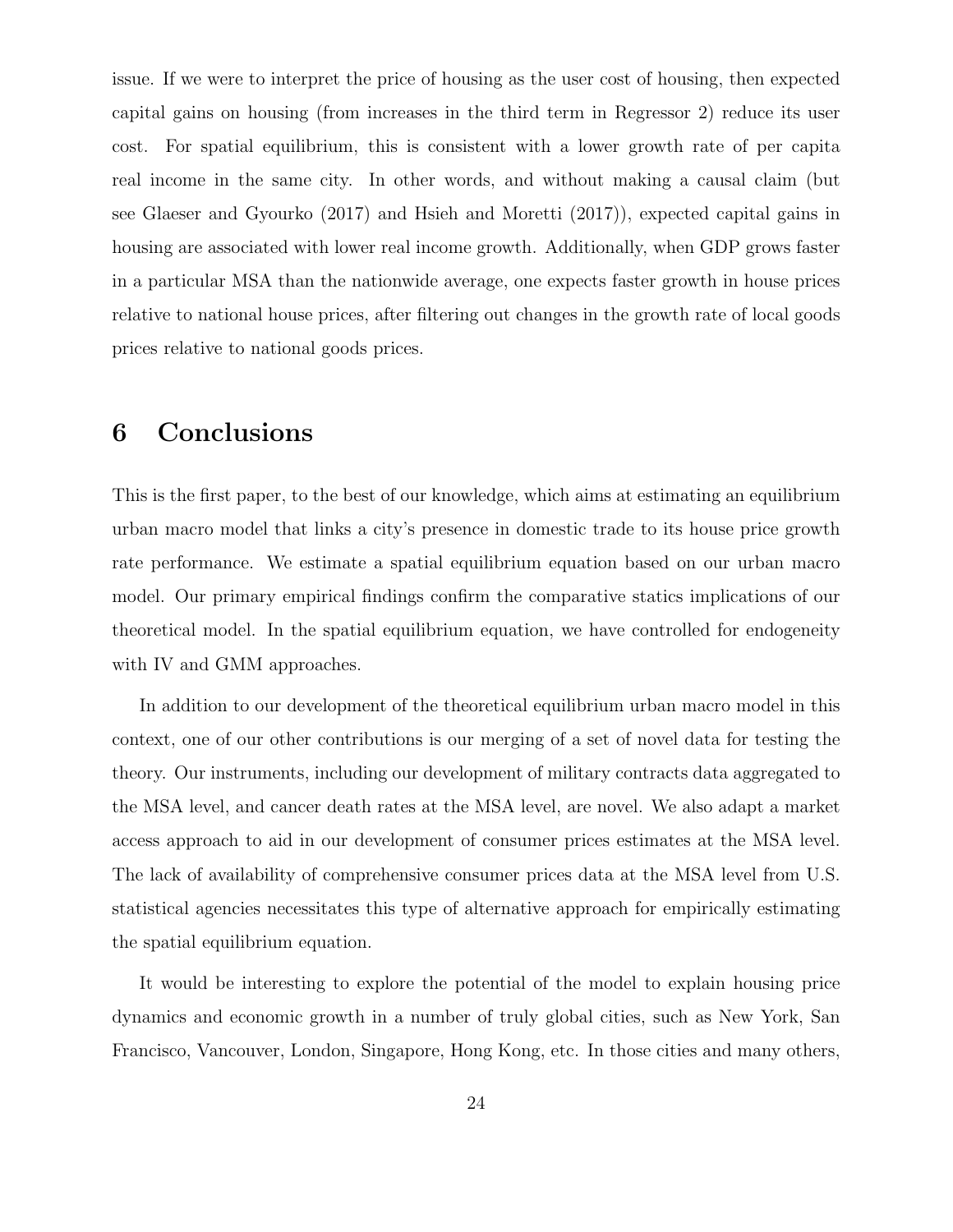it is not only trade but also foreign investment in housing and real estate that plays an important but not well understood role. These issues clearly deserve attention in future research. At least in the U.S. context, inclusion of such larger MSAs that are comprised of many smaller cities would require the ability to merge data on many different variables with MSA definitions that are consistent across variables. Given that our data for the largest cities are drawn from sources relying on several different definitions, a first step in improving the data availability for the largest cities might be to devote resources for facilitating a broad and collaborative approach to data collection and merging across federal and local government agencies.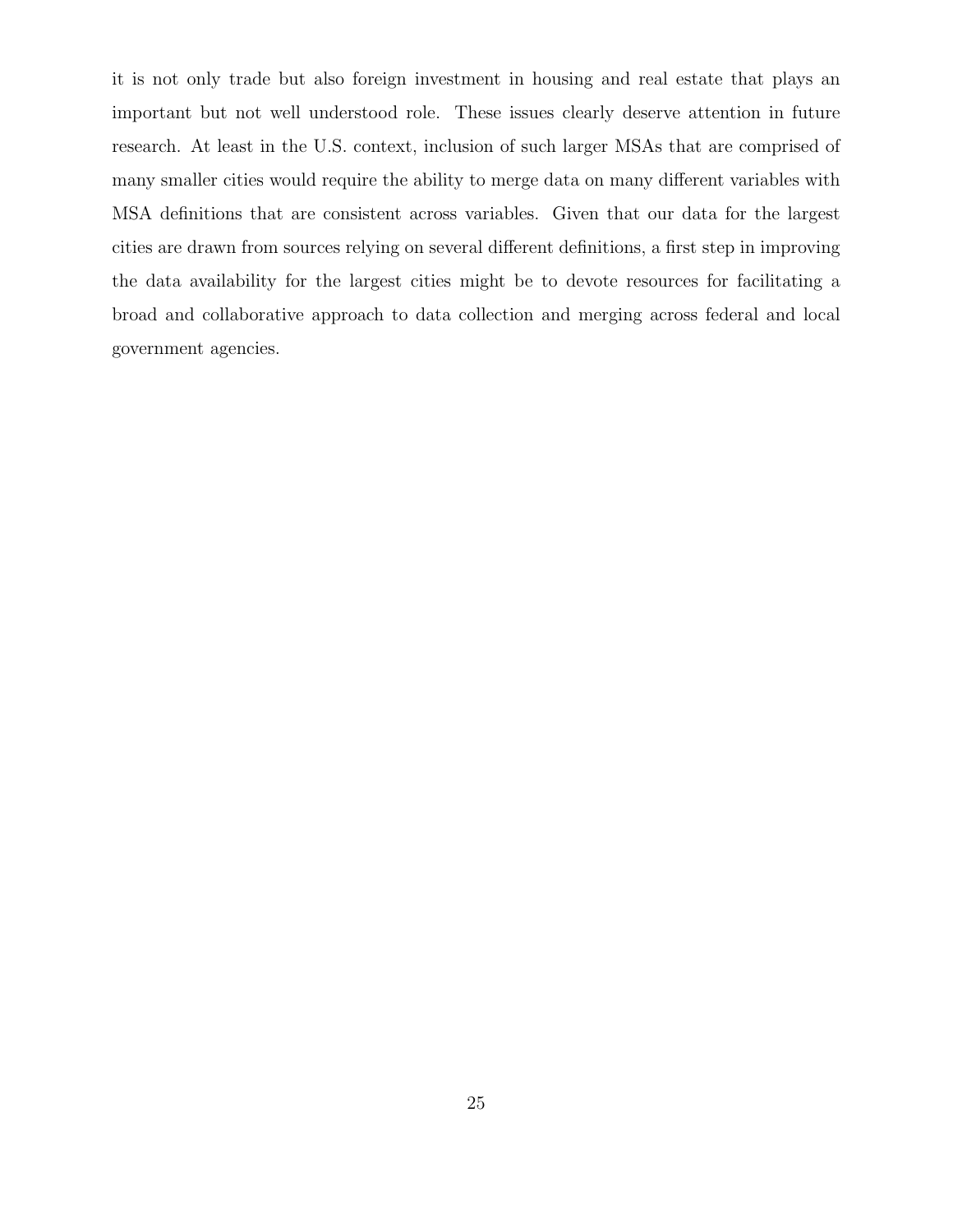# **7 References**

- Autor, David H., David Dorn, and Gordon H. Hanson. 2013. "The China Syndrome: Local Labor Market Effects of Import Competition in the United States." *American Economic Review.* 103(3):2121-2168.
- Bartik, Timothy. 2002. "Instrumental variable estimates of the labor market spillover effects of welfare reform." *WE Upjohn Institute Staff Working Paper,* (02-78).
- Baum-Snow, Nathaniel. 2007. "Did Highways Cause Suburbanization?" *Quarterly Journal of Economics*. 122(2):775-805.
- Braymen, Charles, Kristie Briggs, and Jessica Boulware. 2011. "R&D and the Export Decision of New firms." *Southern Economic Journal*. 78(1):191–210.
- Cardarelli, Roberto, and Lusine Lusinyan. 2015. "U.S. Total Factor Productivity Slowdown: Evidence from the U.S. States." IMF working paper WP/15/116. May.
- Carruthers, John I., Michael K. Hollar, and Gordon F. Mulligan. 2006. "Growth and Convergence in the Space Economy: Evidence from the United States. Presented at the ERSA, Volos, Greece.
- Coccia, Mario. 2013. "The Effect of Country Wealth on Incidence of Breast Cancer." *Breast Cancer Research and Treatment*. 141(2):225–229.
- Davis, and Michael G. Palumbo. 2008. "The Price of Residential Land in Large U.S. Cities. *Journal of Urban Economics.* 63(1):352–384.
- Diaz-Lanchas, Jorge, Carlos LLano, Asier Minondo, and Francisco Requena. 2016. "Cities Export Specialization." Universitat de Valencia working paper, WPAE-2016-04.
- Doherty, Conor. 2017. "Why Falling Home Prices Could Be a Good Thing." The Upshot. *New York Times.* February 10. https://www.nytimes.com/2017/02/10/upshot/poppingthe-housing-bubbles-in-the-american-mind.html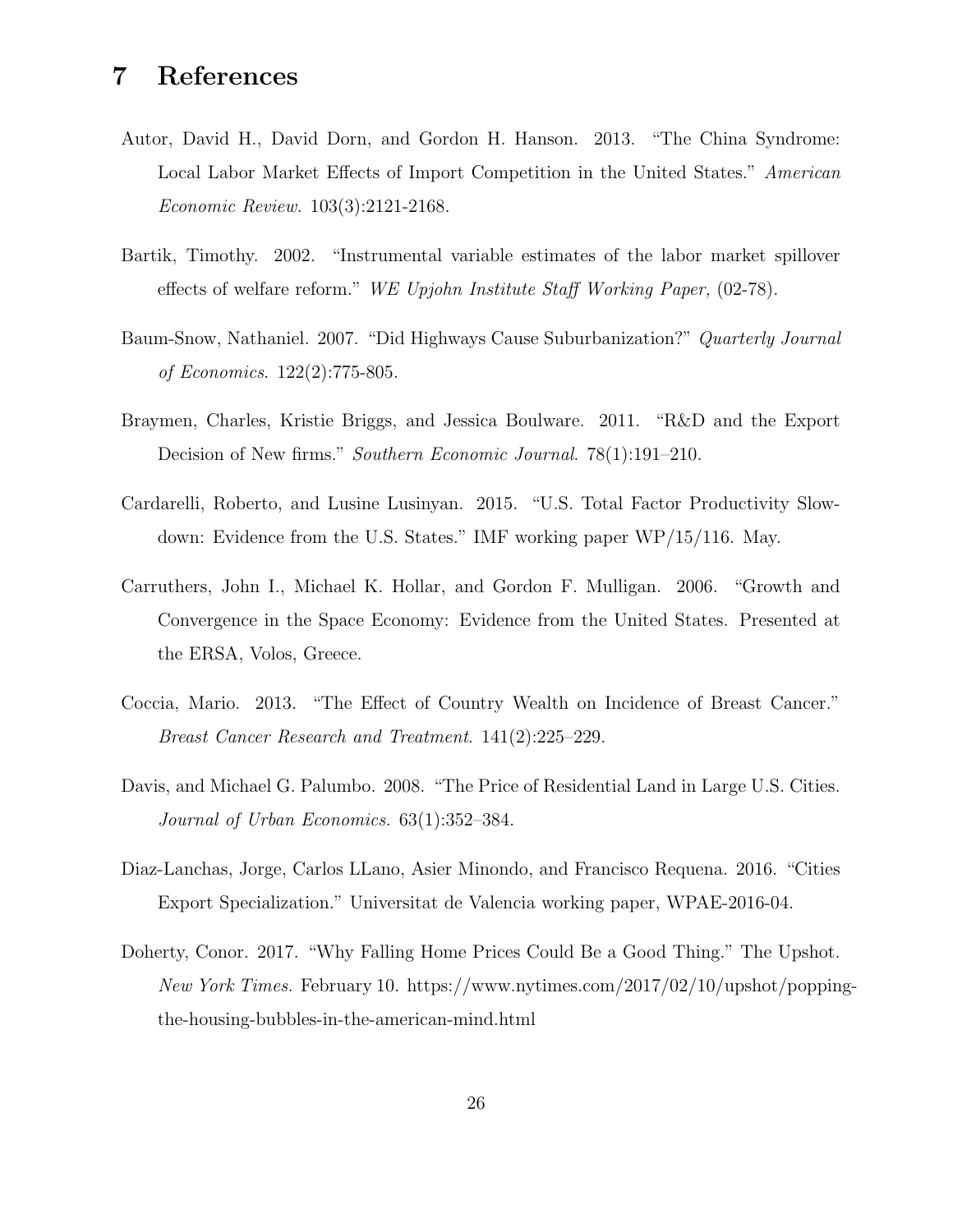- Duranton, Gilles, and Diego Puga. 2005. "From Sectoral to Functional Urban Specialization." *Journal of Urban Economics.* 57(2):343–370.
- Duranton, Gilles, and and Diego Puga. 2014. "The Growth of Cities." pp. 781-853. In Steven N. Durlauf and Philippe Aghion (eds.) *Handbook of Economic Growth,* Vol. 2A. Amsterdam: North-Holland.
- Duranton, Gilles, Peter M. Morrow, and Matthew A. Turner. 2014. "Roads and Trade: Evidence from the US." *Review of Economic Studies.* 81(2):681–724. doi:10.1093/restud/rdt039
- Eaton, Jonathan. 1988. "Foreign-Owned Land." *American Economic Review*. 78(1):76–88.
- Englund, Peter, and Yannis M. Ioannides. 1993. "The Dynamics of Housing Prices: an International Perspective. 175–197. In Bös, Dieter, ed., *Economics in a Changing World.* MacMillan.
- Englund, Peter, and Yannis M. Ioannides. 1997. "House Price Dynamics: An International Empirical Perspective." *Journal of Housing Economics*. 6:119–136.
- Ferris, Jennifer, and David Riker. 2015. "The Exports of U.S. Cities: Measurement and Economic Impact." Office of Economics Working Paper 2015-09B. US International Trade Commission, Washington, DC.
- Fujita, Masahisa, Paul Krugman and Anthony J. Venables. 1999. *The Spatial Economy: Cities, Regions, and International Trade.* Cambridge, MA: MIT Press.
- Fujita, Masahisa, and Jacques-François Thisse. 2009. *The Economics of Agglomeration*. Cambridge and New York: Cambridge University Press.
- Glaeser, Edward L. and Joseph Gyourko. "The Economic Implications of Housing Supply. " *Journal of Economic Perspectives,* forthcoming.

http://realestate.wharton.upenn.edu/research/papers/full/802.pdf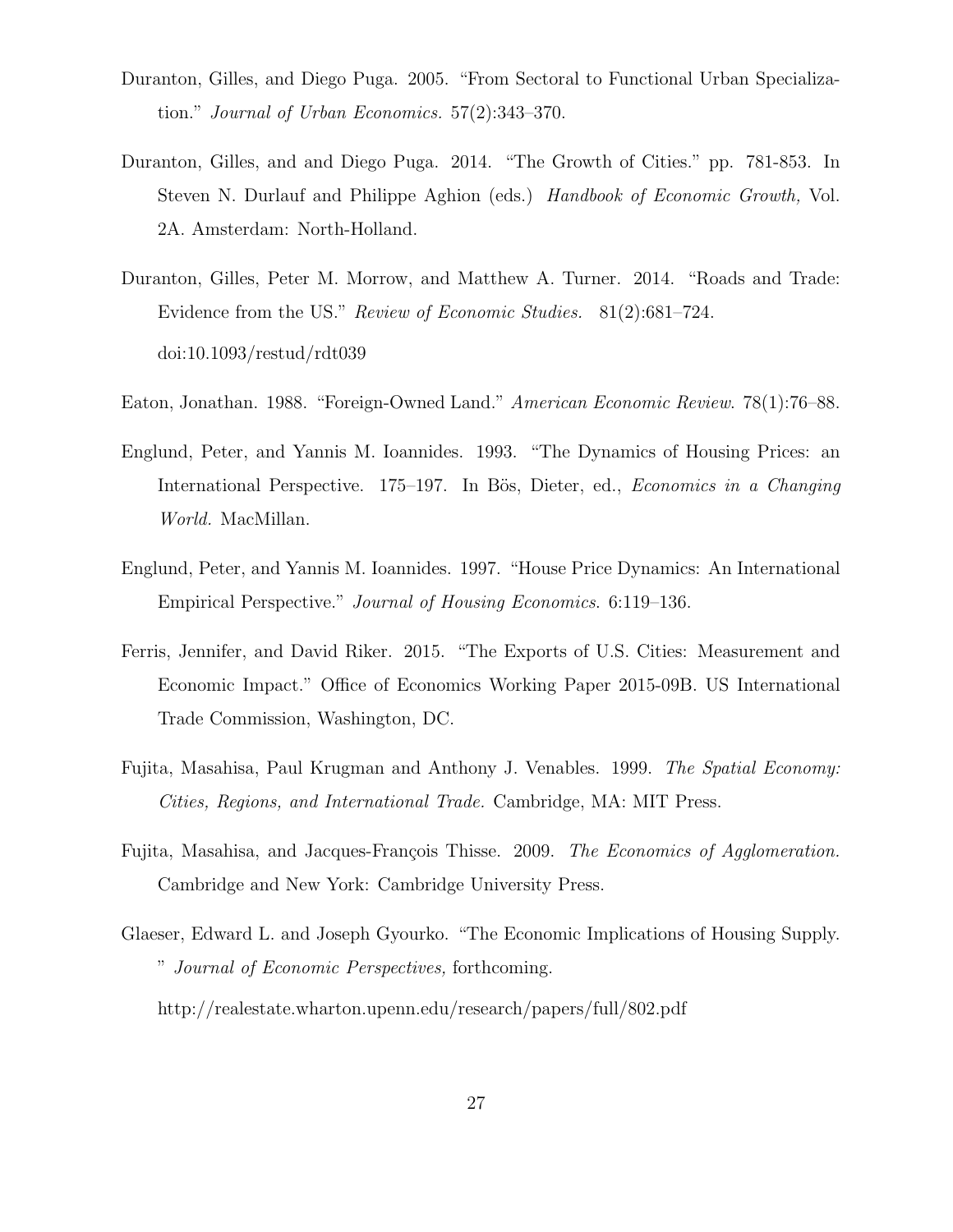- Glaeser, Edward L., Joseph Gyourko, Eduardo Morales, and Charles G. Nathanson. 2014. "Housing Dynamics: An Urban Approach." *Journal of Urban Economics*. 81:45–56.
- Grant, William B. 2014. "A Multicountry Ecological Study of Cancer Incidence Rates in 2008 with Respect to Various Risk-Modifying Factors." *Nutrients*. 6(1):163-189.
- Gruber, Jonathan. 1997. "The Consumption Smoothing Benefits of Unemployment Insurance." *The American Economic Review.* 87(1):192-205.
- Gyourko, Joseph, Christopher Mayer, and Todd Sinai. 2013. "Superstar Cities" *American Economic Journal: Economic Policy*. 5(4):167–199.
- Henderson, J. Vernon. 1974. "The Sizes and Types of Cities." *American Economic Review*. 64:640-656.
- Hollar, Michael K. 2011. "Central Cities and Suburbs: Economic Rivals or Allies?" *Journal of Regional Science*. 51(2):231–252.
- Hoogendoorn, S., van Gemeren, J., Verstraten, P., Folmer, K. 2019. House Prices and Accessibility: Evidence from a Quasi-Experiment in Transport Infrastructure. *Journal of Economic Geography*. 19(1):57-87.
- Hornbeck, Richard, and Enrico Moretti. 2015. "Who Benefits From Productivity Growth? The Local and Aggregate Impacts of Local TFP Shocks on Wages, Rents, and Inequality." working paper.

http://faculty.chicagobooth.edu/richard.hornbeck/research/papers/tfp hm may2015.pdf

- Hsieh, Chiang-Tai, and Enrico Moretti. 2017. "Housing Constraints and Spatial Misallocation." May 18. www.nber.org/papers/w21154
- Ioannides, Yannis M. 2013. *From Neighborhoods to Nations: the Economics of Social Interactions*. Princeton, NJ: Princeton University Press.
- Jedwab, Remi, and Storeygard, Adam. 2020. "The average and heterogeneous effects of transportation investments: Evidence from Sub-Saharan Africa 1960-2010." *Journal of the European Economic Association.*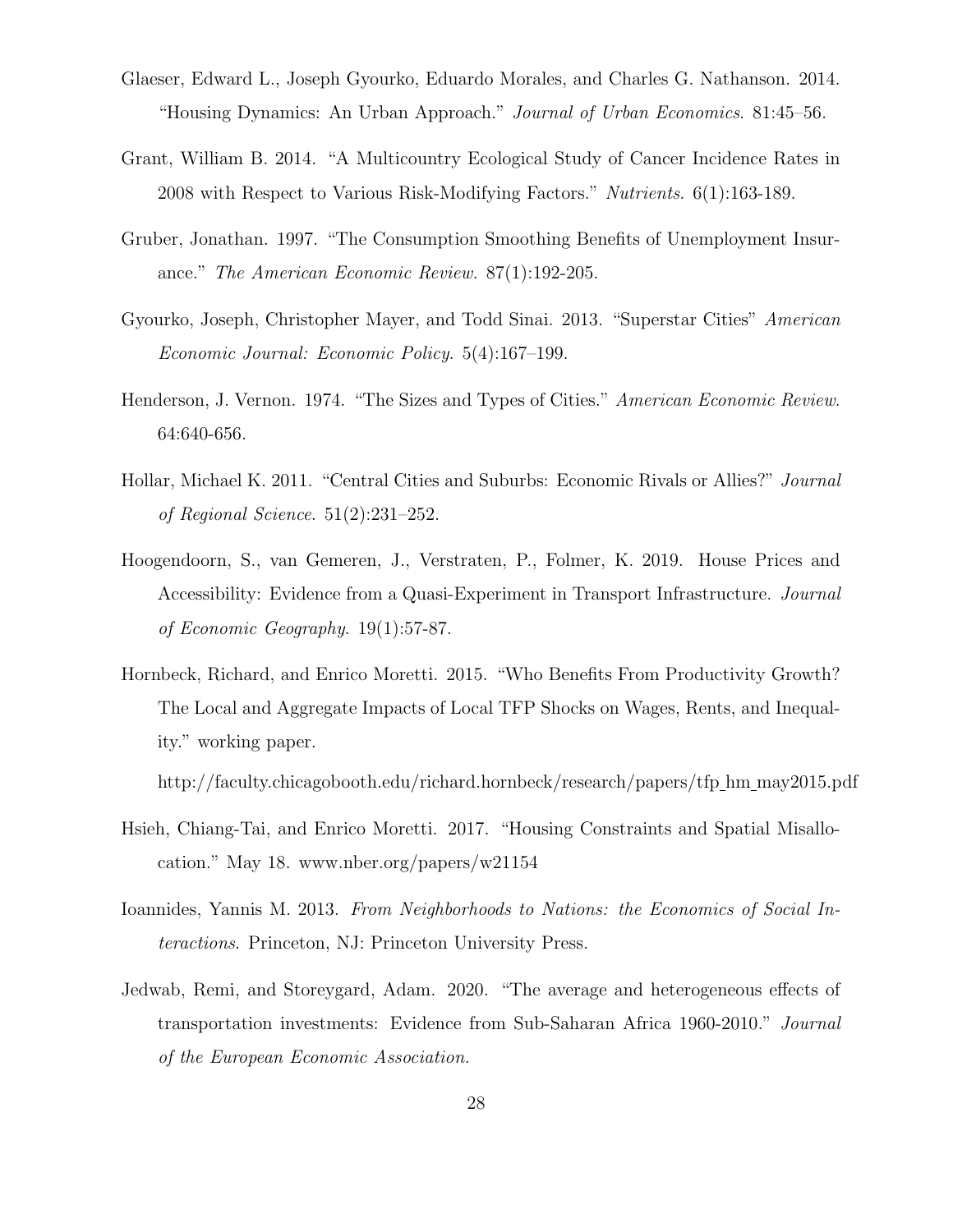- Larson, William D. 2013. "Housing and Labor Market Dynamics in Growing versus Declining Cities." Bureau of Economic Analysis working paper. November.
- Levkovich, O., Rouwendal, J., Van Marwijk, R. 2016. "The Effects of Highway Development on Housing Prices." *Transportation*. 43(2):379-405.
- Lewandowski, James P. 1998. "Economies of Scale and International Exports of SIC 35 from US Metropolitan Areas." *Middle States Geographer.* 31:103-11O.
- Li, Jinyue. 2017. "Housing Prices and the Comparative Advantage of Cities." Working Paper, Chinese University of Hong Kong.
- Nakamura, E., and Steinsson, J. 2014. "Fiscal stimulus in a monetary union: Evidence from US regions." *American Economic Review.* 104(3), 753-92.
- Pennington-Cross, Anthony. 1997. "Measuring External Shocks to the City Economy: An Index of Export Prices." *Real Estate Economics.* 25(1):105–128.
- Saiz, Albert. 2010. "The Geographic Determinants of Housing Supply." *Quarterly Journal of Economics*. 1253–1296.
- United States Bureau of the Census. *Annual Survey of Manufactures*. https://www.census.gov/programs-surveys/asm.html
- United States Bureau of the Census. *State Government Finances.* https://www.census.gov/govs/state/historical data.html
- Vachon, Todd E., and Michael Wallace. 2013. "Globalization, Labor Market Transformation, and Union Decline in U.S. Metropolitan Areas." *Labor Studies Journal.* 1–27. doi: 10.1177/0160449X13511539
- Ventura, Jaume. 2005. "A Global View of Economic Growth." In *Handbook of Economic Growth*, eds. Aghion, Philippe, and Steven N. Durlauf, Ch. 22, 1419-1497. Amsterdam: Elsevier.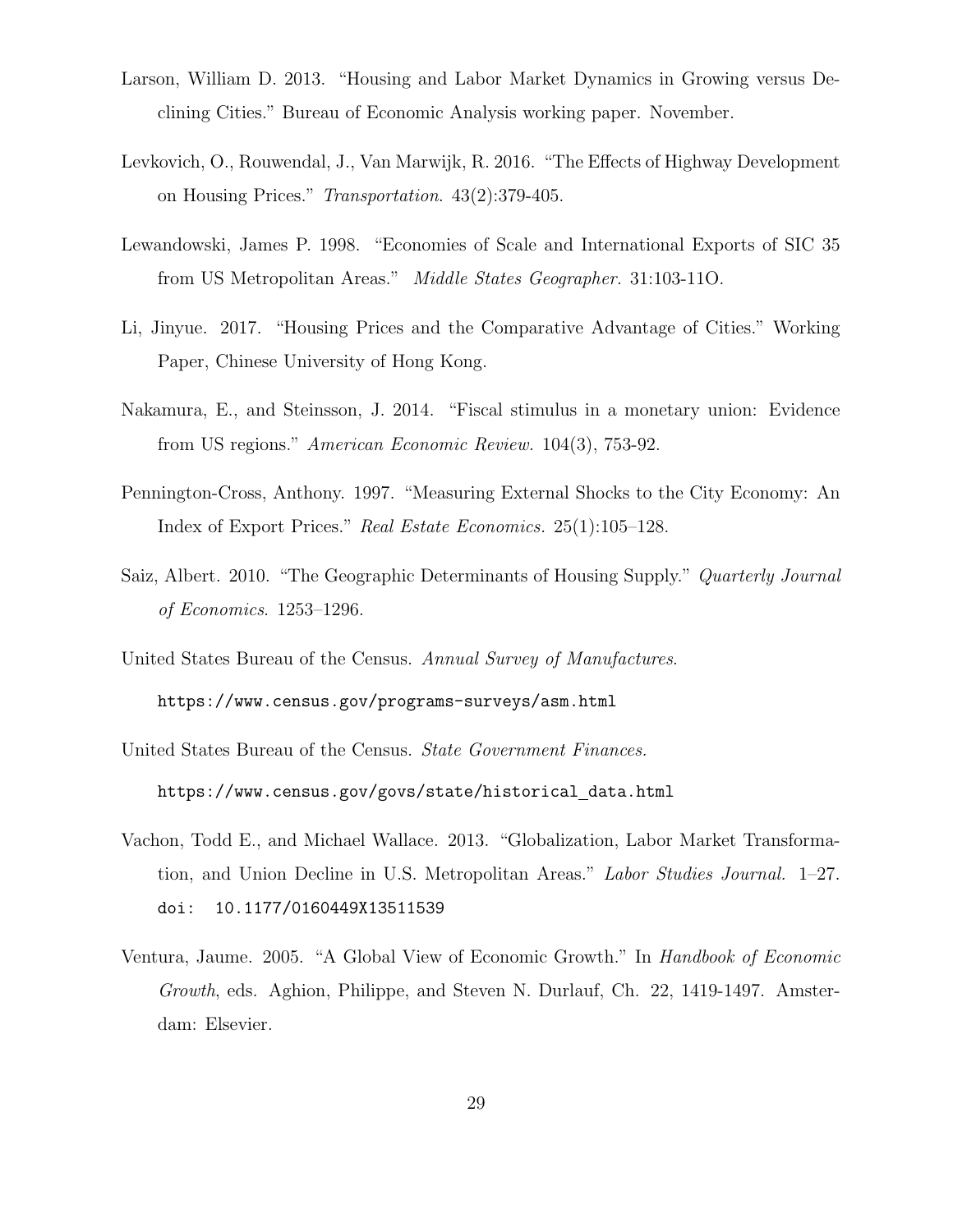# **8 Appendix A (Not for Publication): The Urban Production Structure**

We develop first the case where all cities are autarkic, that is no intercity trade, and cities produce both manufactured tradeable goods, and use them in turn to produce the composite used for consumption and investment. Each of the manufactured tradeable goods,  $j = X, Y$ , is produced by a Cobb-Douglas production function, with constant returns to scale, using a composite of raw labor and physical capital, with elasticities  $1 - \phi_J$ , and  $\phi_J$ , respectively, and a composite made of intermediates. The shares of the two composites are  $u_J$ , 1 *−*  $u_J$ respectively. There exists an industry *J−*specific total factor productivity, Ξ*Jt.* Production conditions for each of two industries *J* are specified via their respective total cost functions:

$$
B_{Jt}(Q_{Jt}) = \left[\frac{1}{\Xi_{Jt}} \left(\frac{W_t}{1-\phi_J}\right)^{1-\phi_J} \left(\frac{R_t}{\phi_J}\right)^{\phi_J}\right]^{u_J} \left[\sum_m P_{Zt}(m)^{1-\sigma}\right]^{\frac{1-u_J}{1-\sigma}} Q_{Jt},\tag{10}
$$

where  $Q_{Jt}$  is the total output of good  $J = X, Y, P_{Zt}$  is the price of the typical intermediate, elasticity parameters  $u_J, \phi_J$  satisfy  $0 < u_J, \phi_J < 1$ , and the elasticity of substitution in the intermediates composite  $\sigma$  is greater than 1. The TFP term  $\Xi_{Jt}$ , summarizes the effect on industry productivity of geography, institutions and other factors that are exogenous to the analysis.

Each of the varieties of intermediates used by industry *J* are produced according to a linear production function with fixed costs (which imply increasing returns to scale), with fixed and variable costs incurred in the same composite of physical capital and raw labor that is used in the production of manufactured goods *X* and *Y.* The shares of the productive factor inputs used are the same as,  $\phi_J$  and  $1 - \phi_J$ ,  $J = X, Y$ , respectively.<sup>20</sup> The respective

<sup>20</sup>This may be generalized to allow for input-output linkages by requiring (see also Fujita, *et al.* (1999), Ch. 14), that each intermediate good industry use its own composite as an input. This is accomplished by introducing as an additional term  $\left[\int_0^{M_{it}} p_{it}^{1-\epsilon_i} \right]$  on the r.h.s. of the cost function  $b_{it}(Z_{Jt})$ .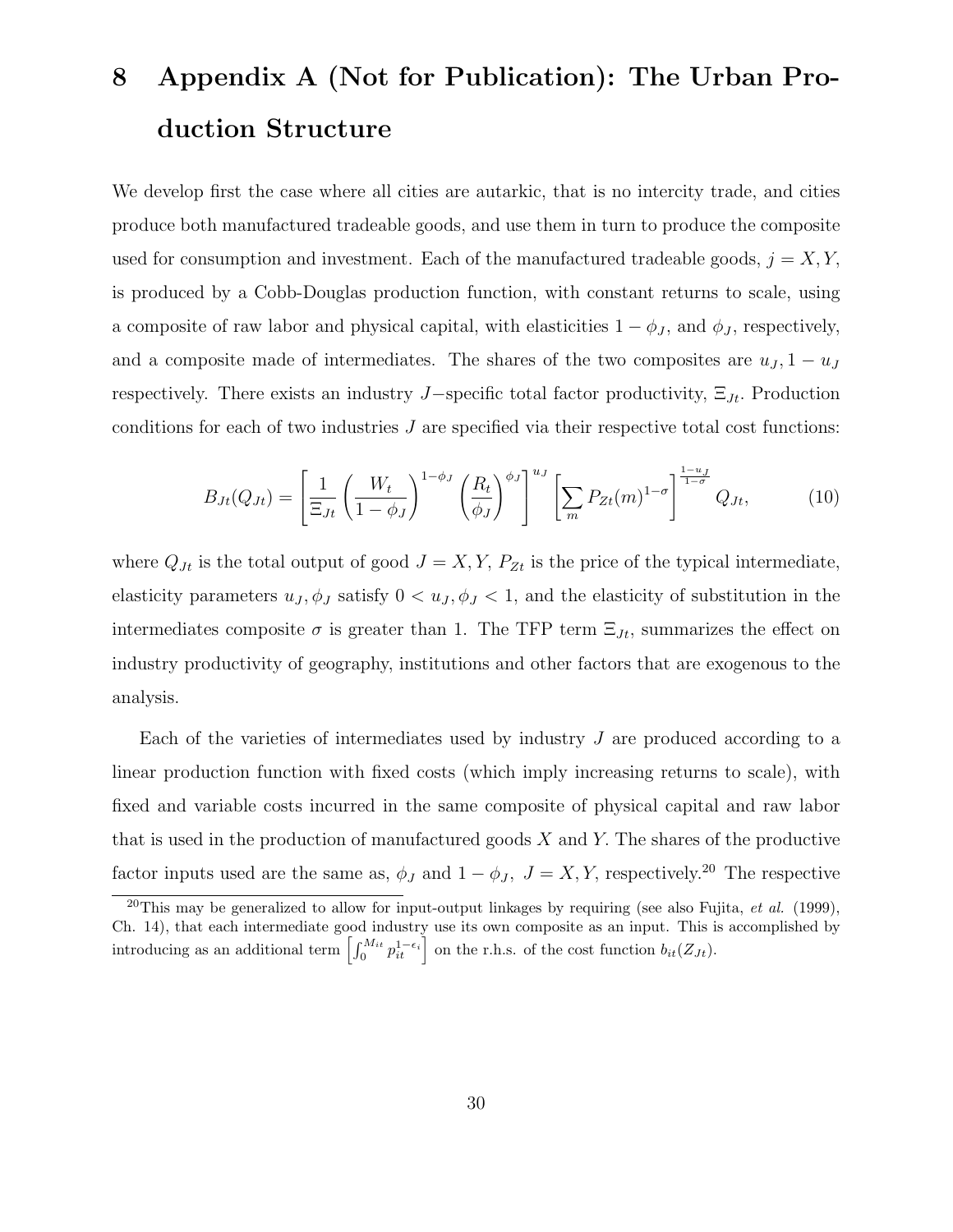total cost function is

$$
b_{it}(Z_{Jt}(m)) = \frac{f + cZ_{Jt}(m)}{\Xi_{Jt}} \left[ \left( \frac{W_t}{1 - \phi_J} \right)^{1 - \phi_J} \left( \frac{R_t}{\phi_J} \right)^{\phi_J} \right],
$$

and  $Z_{Jt}(m)$ , the quantity of the input variety *m* used by industry  $J = X, Y$ . Its price is determined in the usual way from the monopolistic price setting problem [Dixit and Stiglitz (1977)] and it is equal to marginal cost, marked up by  $\frac{\sigma}{\sigma - 1}$ :

$$
P_{Z,J,t} = \frac{\sigma}{\sigma - 1} \frac{c}{\Xi_{Jt}} \left( \frac{W_t}{1 - \phi_J} \right)^{1 - \phi_J} \left( \frac{R_t}{\phi_J} \right)^{\phi_J}.
$$

At the monopolistically competitive equilibrium with free entry, each of the intermediates is supplied at quantity  $(\sigma - 1)\frac{f}{c}$ , and costs  $\frac{\sigma f}{\Xi_{Jt}}\left(\frac{W_t}{1-\phi}\right)$ 1*−ϕ<sup>J</sup>*  $\bigwedge^{1-\phi_J}$  (*R*<sup>t</sup> *ϕ<sup>J</sup>*  $\int_{0}^{\phi_J}$  per unit to produce. Its producer earns zero profits.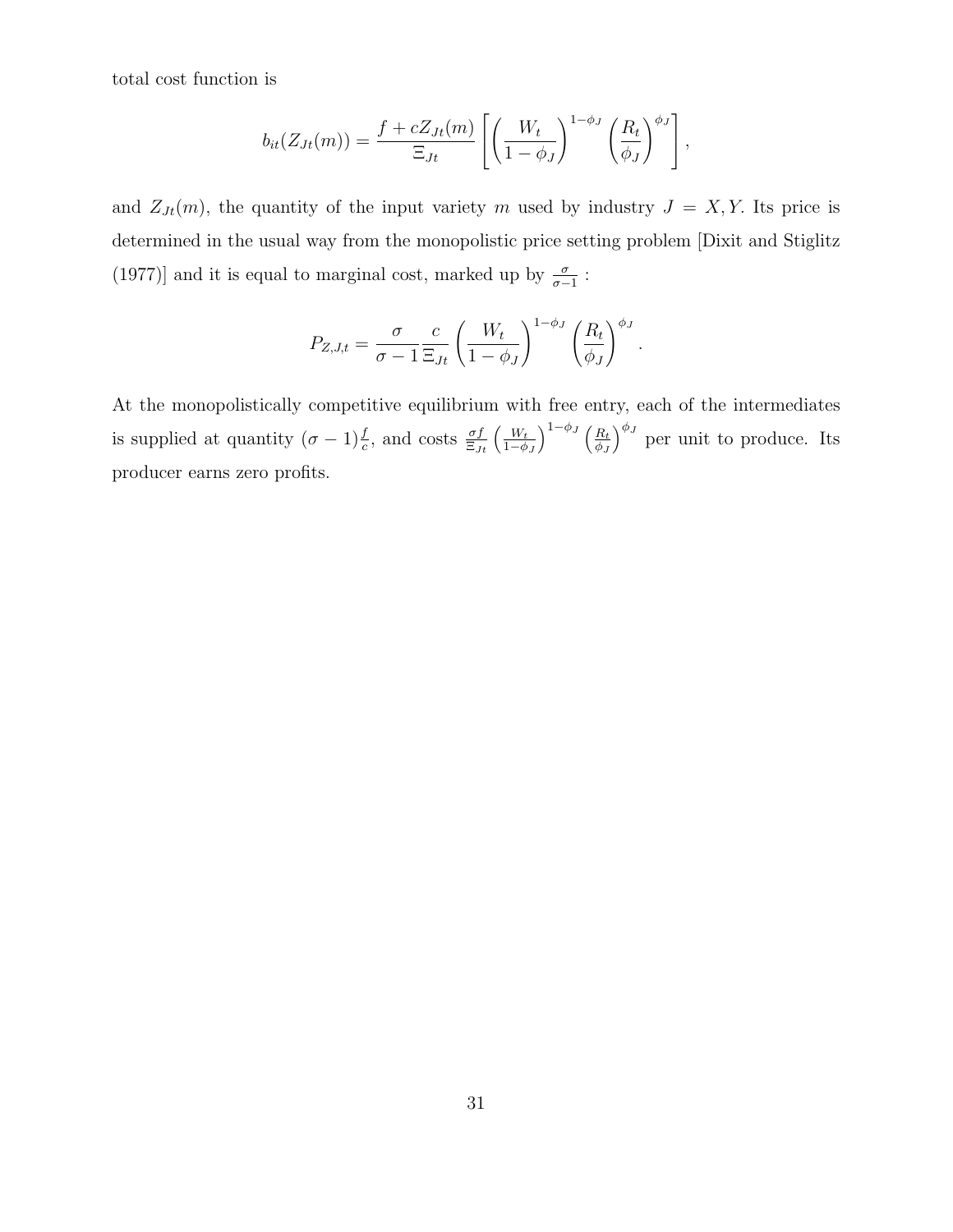## **9 Tables**

#### **Notes to Tables**

• Notes to Tables 1 and 2:

"gdp\_gr" stands for growth rate of MSA GDP per capita. "hpi\_gr" stands for growth rate of the MSA house price index. "all cancer pcap gr" stands for the growth rate of per-capita cancer deaths in the MSA. "contracts gr" is the growth rate of military contracts awarded to firms in the MSA. "leccnp percapita" is the number of miles of completed highways in the MSA, per million population. "unaval percap" is the unavailable land area in the MSA, per million population. "employ" is the level of employment in the MSA. "pit 700 gr" is the growth rate of the MSA level goods price index, where  $\theta = 7$ . "pit 900 gr" is the growth rate of the MSA level goods price index, where  $\theta = 9$ .

#### *•* Notes to Tables 3 and 4:

Tables 3 and 4 show the first-stage regression results under the assumptions that  $\theta = 7$  and  $\theta = 9$ , respectively. "gdp gr inst" is the difference between the growth rate of MSA-level military contracts awarded and the national average growth rate of military contracts awarded. "cpi\_700\_gr\_inst" is the difference between the MSA-level cancer deaths (per-capita) growth rate and the national-level cancer deaths (per-capita) growth rate when  $\theta = 7$ . "cpi-900-gr inst" is the difference between the MSA-level cancer deaths (per-capita) growth rate and the national-level cancer deaths (per-capita) growth rate when  $\theta = 9$ . "unaval inst" is the natural log of the ratio of MSA-level unavailable land area per million population and the national average unavailable land area per million population. "leccnp percapita" is the number of miles of completed highways in the MSA, per million population. "contracts inst" is the natural log of the ratio of MSA-level military contracts awarded to nationallevel military contracts awarded. "employ\_term" stands for  $\ln \left[ N_{i,t}^{\frac{1}{2}} \right]$ . "employ\_avg\_term" stands for  $\ln\left[N_{\mathbf{n},t}^{\frac{1}{2}}\right]$ . Regressor 1 stands for:  $\left[\ln\left[\frac{P_{i,t}}{P_{n,t}}\right] - [GR_{t+1,t}(P_i) - GR_{t+1,t}(P_{\mathbf{u}})] - \ln\left[\frac{P_{i,G,t}}{P_{n,G,t}}\right]\right]$ . Regressor 2 stands for:  $\left[ [GR_{t+1,t}\Upsilon_j - GR_{t+1,t}(\Upsilon_n)] - \ln \left[ \frac{P_{i,t}}{P_{n,t}} \right] \right]$ .

• Notes to Tables 5 and 6:

Tables 5 and 6 show the regression results for the spatial equilibrium equation, under the assumptions that  $\theta = 7$  and  $\theta = 9$ , respectively; and  $S = \beta$  in both tables. Columns 1, 2, and 3 show the estimation results from using Ordinary Least Squares regressions (OLS), the second stage results for two-stage least squares regressions (2SLS), and Generalized Methods of Moments (GMM). All models include fixed effects for MSAs and years, and robust standard errors, using annual data for the years 2003-2017. In all 3 models, Regressor 1 and Regressor 2 have the anticipated sign based on the theory from Equation (8), and are statistically significant. score pvalue 700 and jstat pvalue 700 are the *P*−values for the score and the *J* statistic, respectively, for  $\theta = 7$ ; and score pvalue 900 and jstat\_pvalue 900 are the *P*−values for the score and the *J* statistic, respectively, for  $\theta = 9$ . Since all of these p-values are greater than 0.05, for the 2SLS and GMM models we cannot reject the hypothesis that the overidentification restrictions are valid.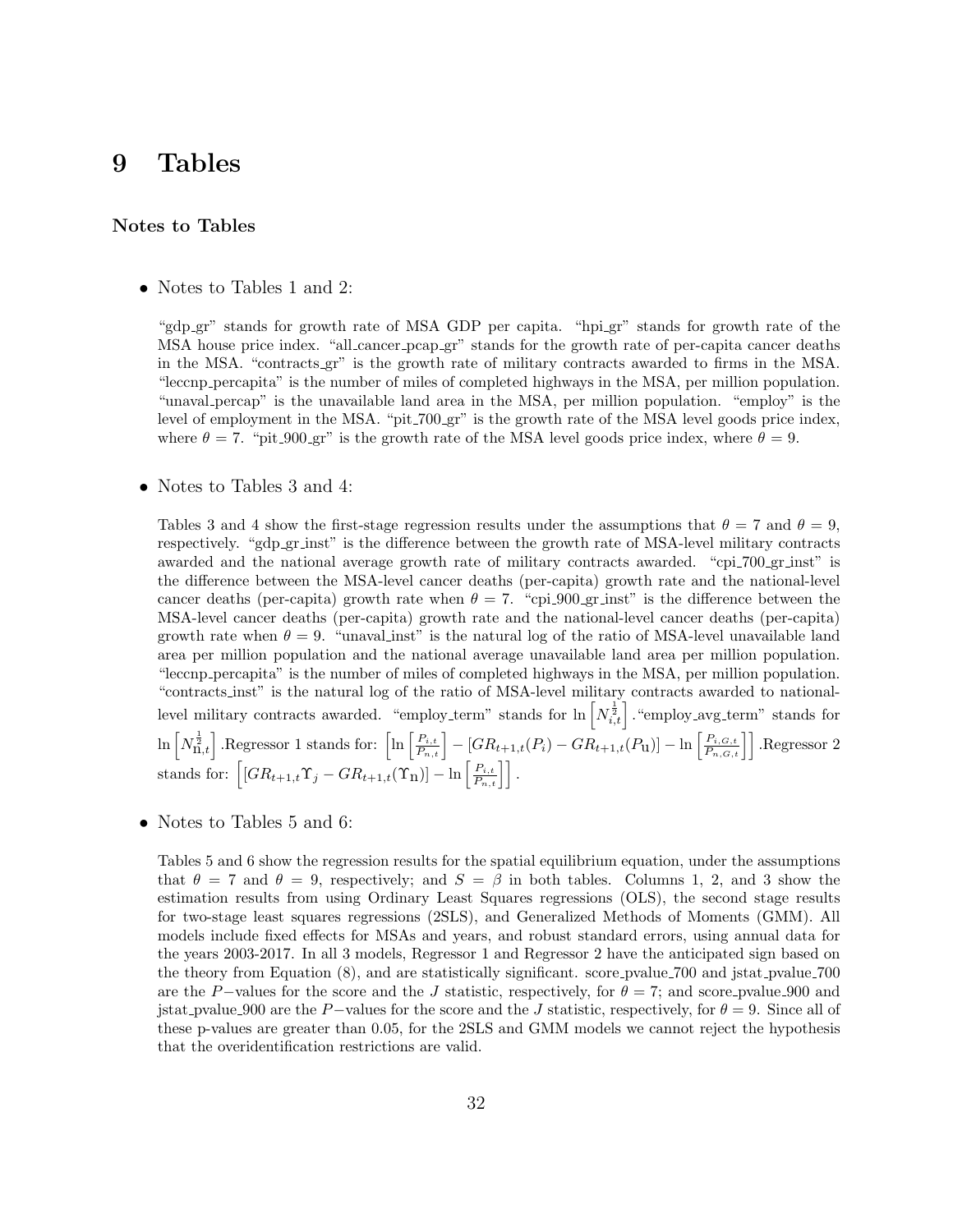|                    | (1)         | (2)         | (3)          | (4)          | (5)         |
|--------------------|-------------|-------------|--------------|--------------|-------------|
|                    | All MSAs    | New England | Mideast      | Great Lakes  | Plains      |
| $gdp-gr$           | 3.63        | 3.13        | 3.35         | 2.87         | 3.74        |
|                    | (3.910)     | (2.146)     | (2.205)      | (3.779)      | (3.519)     |
|                    |             |             |              |              |             |
| hpi_gr             | 2.01        | 1.06        | 1.87         | 0.87         | 1.84        |
|                    | (7.032)     | (4.848)     | (4.625)      | (4.615)      | (3.352)     |
| all_cancer_pcap_gr | 0.21        | $-0.18$     | 0.11         | 0.44         | 0.28        |
|                    | (3.281)     | (3.972)     | (3.073)      | (2.346)      | (2.526)     |
| contracts_gr       | 515.28      | 729.07      | 574.64       | 335.46       | 391.98      |
|                    |             |             |              |              |             |
|                    | (2337.3)    | (3082.2)    | (2256.0)     | (1640.3)     | (1589.8)    |
| leccnp_percapita   | 39.20       | 36.69       | 33.41        | 34.37        | 23.29       |
|                    | (75.63)     | (27.78)     | (53.20)      | (57.56)      | (43.15)     |
| unaval_percap      | 0.71        | 0.42        | 0.80         | 0.51         | 0.32        |
|                    | (0.929)     | (0.340)     | (0.892)      | (0.823)      | (0.393)     |
| employ             | $3.4e + 05$ | $4.2e + 05$ | $3.3e + 0.5$ | $2.9e + 0.5$ | $3.2e + 05$ |
|                    | (427940.3)  | (166380.5)  | (337264.5)   | (317509.1)   | (460365.0)  |
|                    |             |             |              |              |             |
| $pit_{-}700_{-}gr$ |             | $-0.40$     | $-0.42$      | $-0.37$      | $-0.50$     |
|                    |             | (0.280)     | (0.280)      | (0.484)      | (0.365)     |
| $pit_900-gr$       |             | $-0.31$     | $-0.32$      | $-0.29$      | $-0.39$     |
|                    |             | (0.221)     | (0.232)      | (0.400)      | (0.300)     |
| $\overline{N}$     | 2587        | 55          | 285          | 449          | 311         |

Table 1: Means and Standard Deviations of Data,  $\theta = 7.9$ 

mean coefficients; sd in parentheses

*<sup>∗</sup> p <* 0*.*05, *∗∗ p <* 0*.*01, *∗∗∗ p <* 0*.*001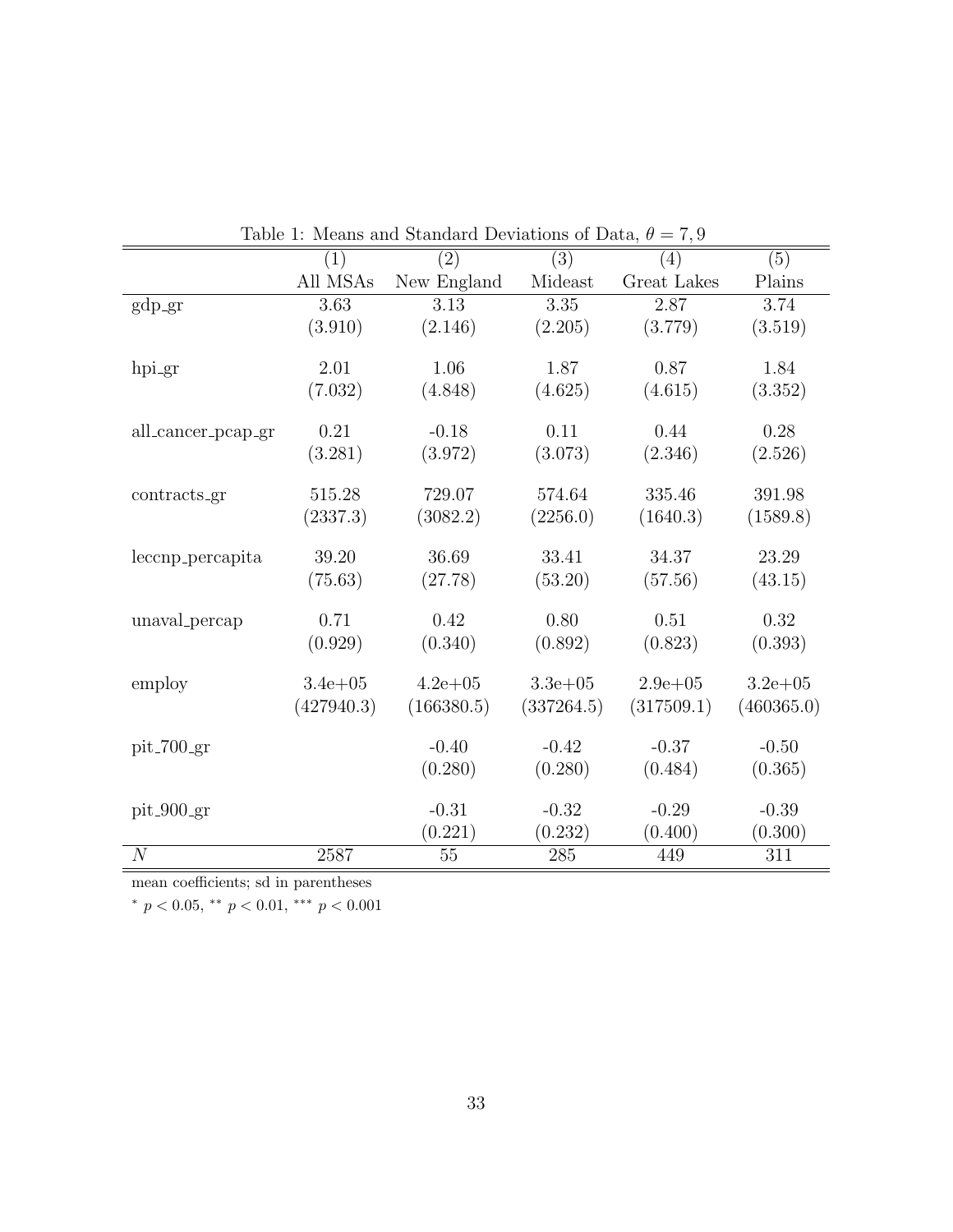|                    | (1)          | (2)         | (3)             | (4)         |
|--------------------|--------------|-------------|-----------------|-------------|
|                    | Southeast    | Southwest   | Rocky Mountains | Far West    |
| $gdp-gr$           | 3.61         | 4.00        | 4.64            | 4.25        |
|                    | (4.009)      | (4.572)     | (4.873)         | (4.295)     |
| hpi_gr             | 1.98         | 2.46        | 3.46            | 3.25        |
|                    | (7.423)      | (6.571)     | (6.940)         | (12.71)     |
| all_cancer_pcap_gr | 0.31         | $-0.02$     | $-0.05$         | 0.05        |
|                    | (3.335)      | (2.702)     | (6.609)         | (2.972)     |
| contracts_gr       | 562.69       | 584.05      | 531.38          | 630.89      |
|                    | (2826.0)     | (2454.6)    | (2074.4)        | (2434.9)    |
| leccnp_percapita   | 38.79        | 46.94       | 96.15           | 32.38       |
|                    | (66.29)      | (56.27)     | (177.4)         | (88.34)     |
| unaval_percap      | 0.83         | 0.45        | 1.27            | 1.09        |
|                    | (0.900)      | (0.701)     | (1.127)         | (1.357)     |
| employ             | $3.3e + 0.5$ | $4.6e + 05$ | $2.8e + 0.5$    | $3.9e + 05$ |
|                    | (397004.7)   | (666362.3)  | (362860.5)      | (436607.5)  |
| $pit_700 gr$       | $-0.47$      | $-0.53$     | $-0.64$         | $-0.56$     |
|                    | (0.473)      | (0.570)     | (0.464)         | (0.445)     |
| $pit_900 gr$       | $-0.36$      | $-0.40$     | $-0.50$         | $-0.42$     |
|                    | (0.383)      | (0.453)     | (0.372)         | (0.368)     |
| $\mathcal{N}$      | 769          | 291         | 155             | 272         |

| Table 2: Means and Standard Deviations of Data (continued), $\theta = 7.9$ |  |
|----------------------------------------------------------------------------|--|
|----------------------------------------------------------------------------|--|

mean coefficients; sd in parentheses

*<sup>∗</sup> p <* 0*.*05, *∗∗ p <* 0*.*01, *∗∗∗ p <* 0*.*001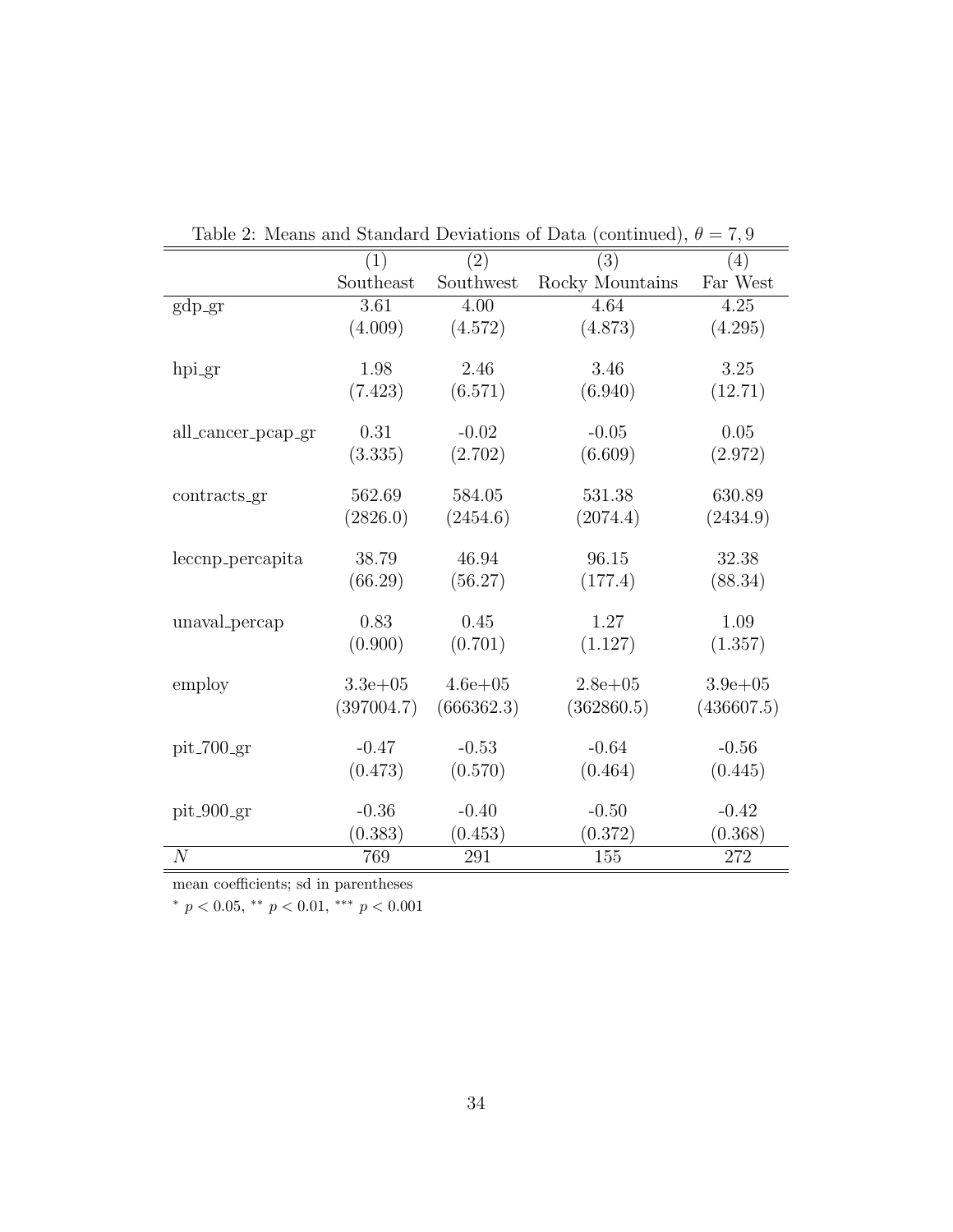|                    | (1)         | (2)          |
|--------------------|-------------|--------------|
|                    | Regressor 1 | Regressor 2  |
| gdp_gr_inst        | 0.00000111  | $-0.0000121$ |
|                    | (0.764)     | (0.706)      |
|                    |             |              |
| $cpi$ -700-gr-inst | $-0.00163$  | $-0.0168$    |
|                    | (0.505)     | (0.474)      |
| unaval_inst        | 0.226       | $24.50**$    |
|                    |             |              |
|                    | (0.735)     | (0.001)      |
| leccnp_percapita   | $0.00954**$ | 0.0573       |
|                    | (0.007)     | (0.147)      |
|                    |             |              |
| contracts_inst     | $0.0225**$  | 0.00513      |
|                    | (0.003)     | (0.944)      |
|                    |             |              |
| employ_term        | 0.181       | $64.62**$    |
|                    | (0.864)     | (0.000)      |
|                    |             |              |
| employ_avg_term    | $-0.114$    | $-32.22**$   |
|                    | (0.895)     | (0.000)      |
|                    | $-2.346$    | $-448.7**$   |
| $_{\rm cons}$      |             |              |
|                    | (0.859)     | (0.002)      |
| r2                 | 0.686       | 0.166        |
| Fstat_pvalue1      | 0.00401     |              |
| Fstat_pvalue2      |             | 0.000000431  |
| N                  | 2405        | 2405         |

Table 3: *S* = *B* First Stage Regressions, MSA and Year fixed effects, Robust Standard Errors, Dependent Variable defined p. 17.  $\theta = 7$ 

 $+p < 0.1, *p < 0.05, **p < 0.01$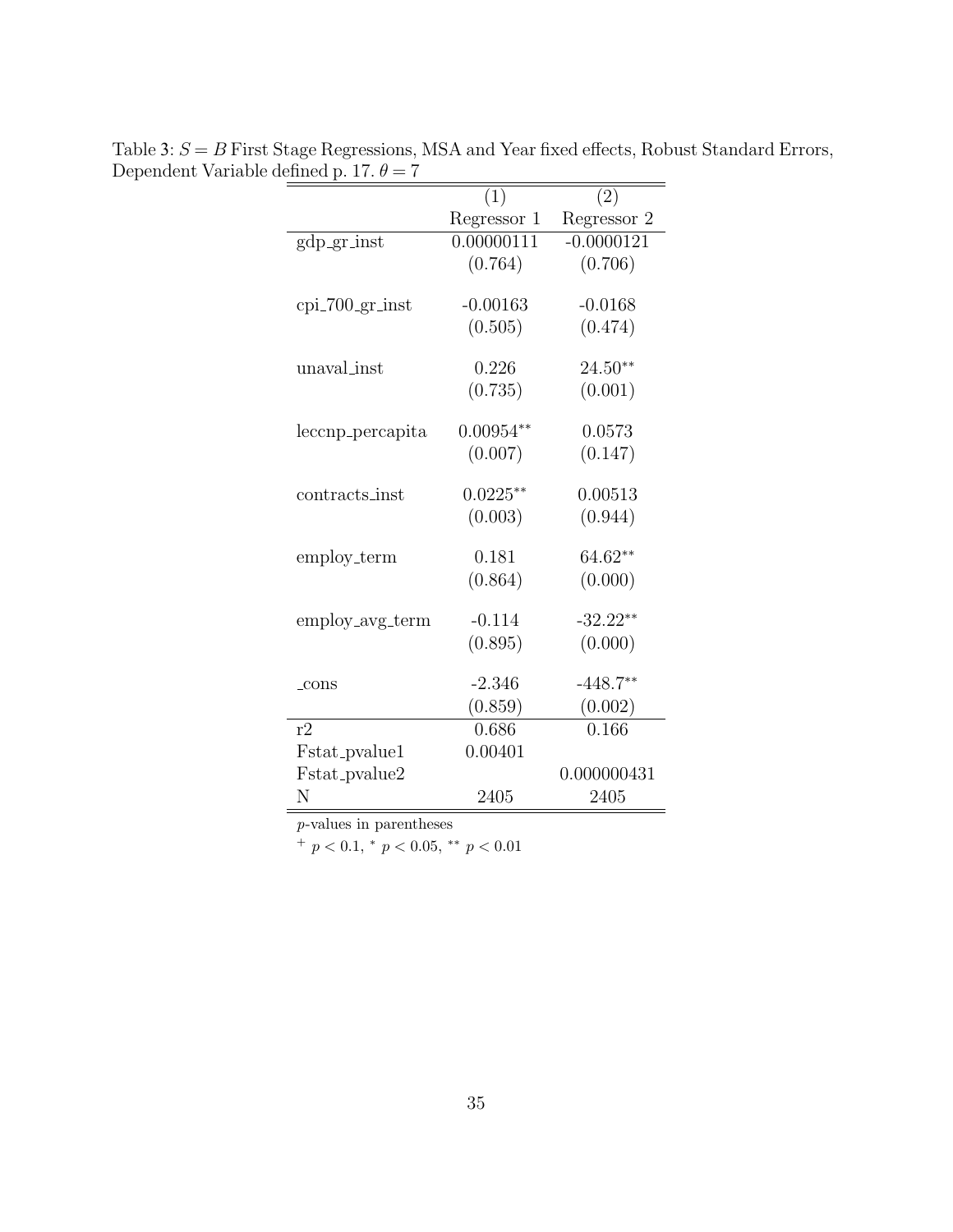|                   | (1)         | (2)          |
|-------------------|-------------|--------------|
|                   | Regressor 1 | Regressor 2  |
| gdp_gr_inst       | 0.000000869 | $-0.0000121$ |
|                   | (0.783)     | (0.706)      |
|                   |             |              |
| $cpi_900-gr_inst$ | $-0.00106$  | $-0.0168$    |
|                   | (0.610)     | (0.474)      |
| unaval_inst       | $-0.00176$  | $24.50**$    |
|                   | (0.997)     | (0.001)      |
|                   |             |              |
| leccnp_percapita  | $0.00823**$ | 0.0573       |
|                   | (0.005)     | (0.147)      |
|                   |             |              |
| contracts_inst    | $0.0189**$  | 0.00516      |
|                   | (0.003)     | (0.943)      |
|                   | $-0.614$    | $64.60**$    |
| employ_term       |             |              |
|                   | (0.460)     | (0.000)      |
| employ_avg_term   | 0.306       | $-32.20**$   |
|                   | (0.670)     | (0.000)      |
|                   |             |              |
| $_{\rm cons}$     | 2.062       | $-448.8**$   |
|                   | (0.844)     | (0.002)      |
| r2                | 0.755       | 0.166        |
| Fstat_pvalue1     | 0.000350    |              |
| Fstat_pvalue2     |             | 0.000000442  |
| N                 | 2405        | 2405         |

Table 4: *S* = *B* First Stage Regressions, MSA and Year fixed effects, Robust Standard Errors, Dependent Variable defined p.17.  $\theta = 9$ .  $=$ 

 $^{+}$   $p$   $<$  0.1,  $^{*}$   $p$   $<$  0.05,  $^{**}$   $p$   $<$  0.01  $\,$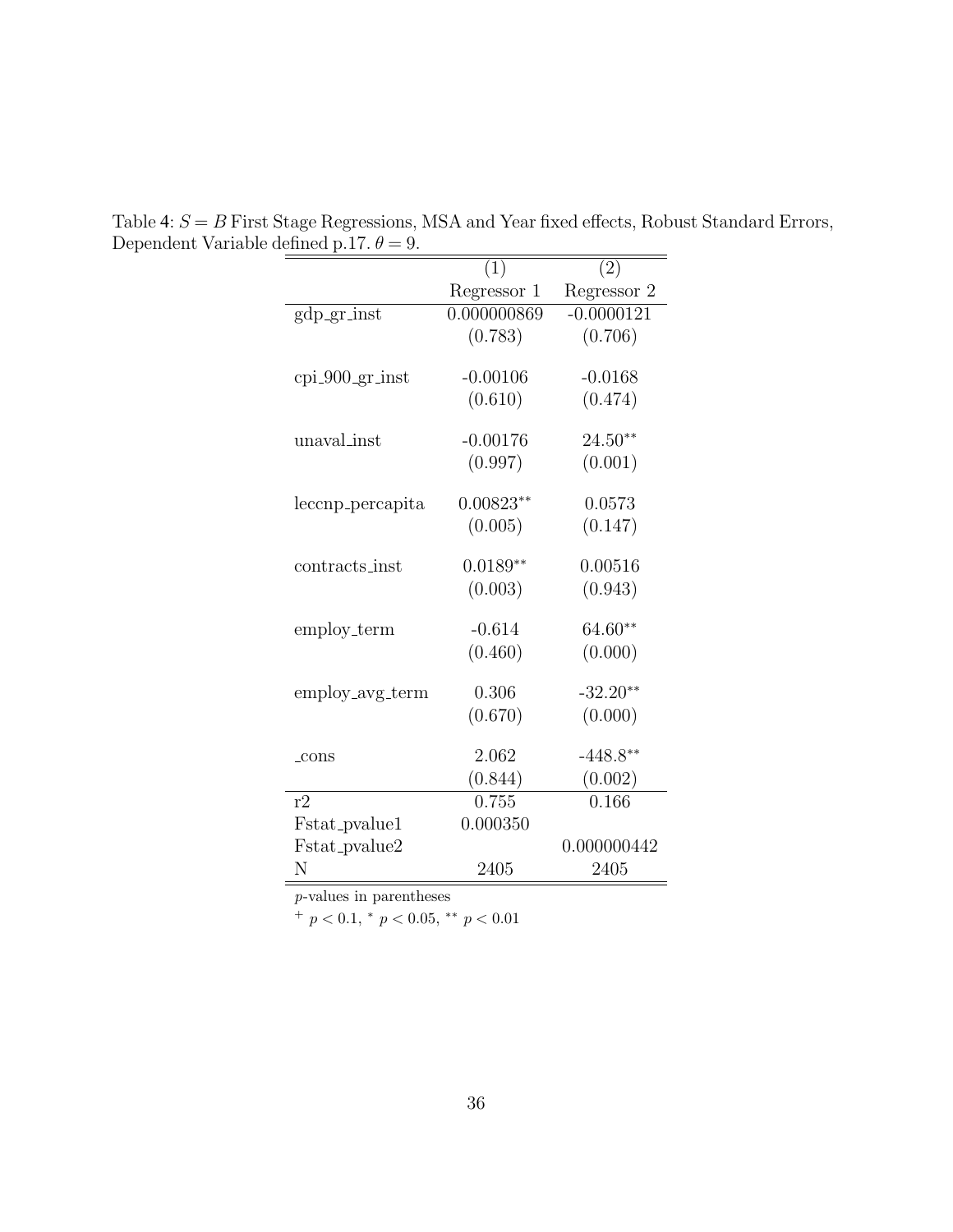|                  | (1)        | (2)         | (3)       |
|------------------|------------|-------------|-----------|
|                  | <b>OLS</b> | 2SLS        | GMM       |
| $regressor1_700$ | $3.163**$  | $6.642^{+}$ | $6.621*$  |
|                  | (0.000)    | (0.070)     | (0.041)   |
| $regressor2_700$ | $0.325**$  | $0.454^{+}$ | $0.485*$  |
|                  | (0.000)    | (0.062)     | (0.041)   |
| employ_term      | $42.15***$ | 39.38**     | $38.42**$ |
|                  | (0.000)    | (0.000)     | (0.000)   |
| employ_avg_term  | $-2.715$   | 2.743       | $-9.693$  |
|                  | (0.836)    | (0.945)     | (0.713)   |
| _cons            | $-218.1**$ | $-239.4$    | $-154.5$  |
|                  | (0.005)    | (0.374)     | (0.367)   |
| r2               | 0.227      | 0.148       | 0.141     |
| ar2              |            |             |           |
| score_pvalue_700 |            | 0.418       |           |
| jstat_pvalue_700 |            |             | 0.398     |
| Ν                | 2422       | 2405        | 2405      |

Table 5: S=B Regressions with Fixed Effects for MSA and Year, Robust Standard Errors, Dependent Variable: (MSA House Price Index Growth - National House Price Index Growth) - (MSA Goods Price Index Growth - National Goods Price Index Growth).  $\theta = 7$ .

<sup>+</sup> *p <* 0*.*1, *<sup>∗</sup> p <* 0*.*05, *∗∗ p <* 0*.*01